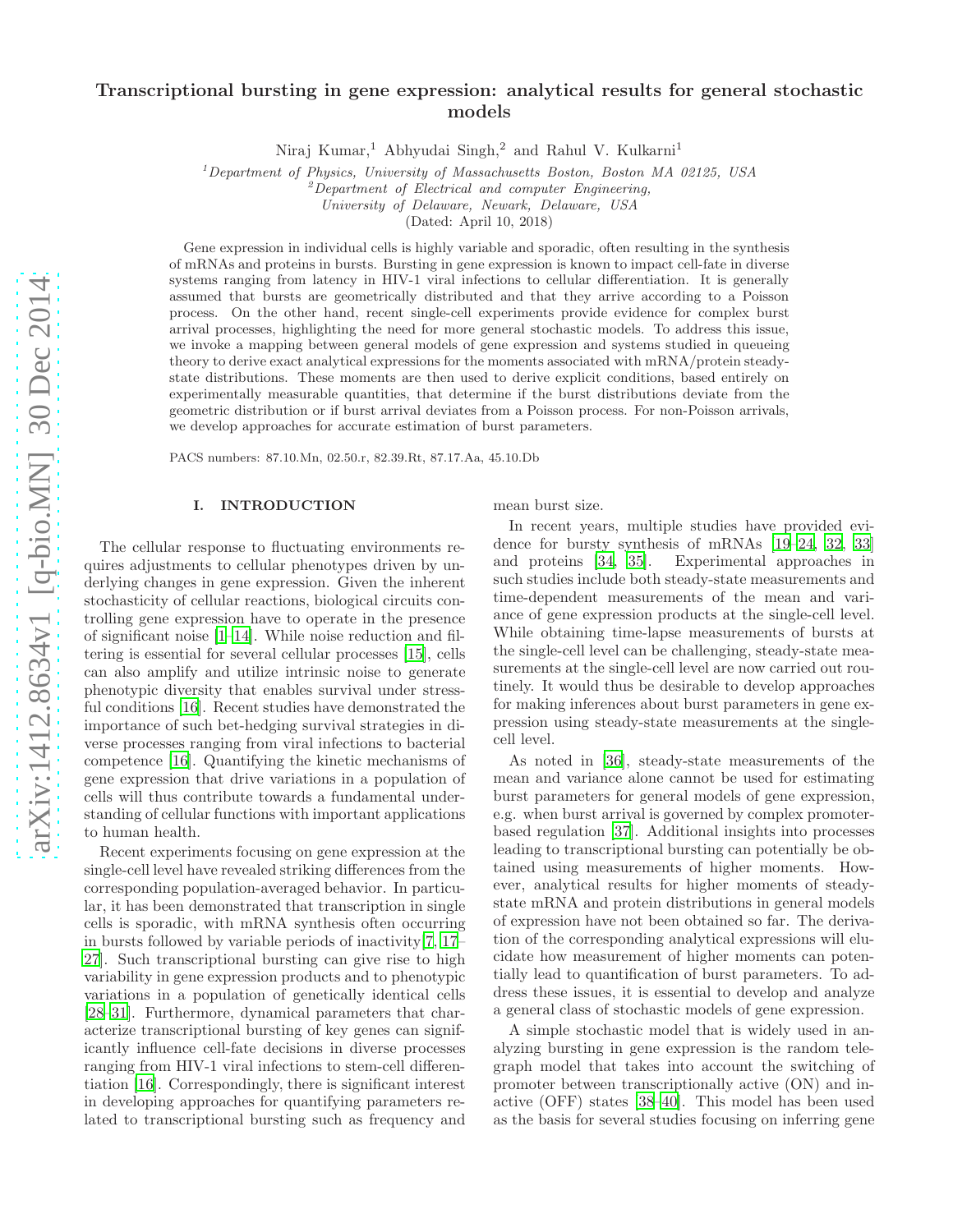expression parameters based on observations of the mean and variance of mRNA/protein distributions [\[13](#page-14-5), [26,](#page-15-14) [41\]](#page-15-15). In this model, in the limit that we have transcriptional bursting, the arrival of bursts is a Poisson process. Correspondingly, the waiting-time distribution between arrival of mRNA bursts is assumed to be exponential. In general, this assumption is not valid as there are multiple kinetic steps involved in promoter activation [\[36](#page-15-10), [42,](#page-15-16) [43\]](#page-15-17). Recent experiments on mammalian genes [\[7,](#page-14-4) [44](#page-15-18), [45\]](#page-15-19) have demonstrated that the waiting-time for arrival of bursts does not have an exponential distribution. In view of these experimental observations, it is natural to ask: Using steady-state measurements can we infer if the burst arrival process is not a Poisson process? If so, how can we estimate the corresponding burst parameters?

Furthermore, in estimating burst size it is commonly assumed that mRNA/protein bursts are geometrically distributed. This assumption, which has been validated by experimental observations for some genes, is derived from the corresponding distribution of bursts in the random telegraph model. However, given the complexity and diversity of gene expression mechanisms, it is possible that several promoters involve multiple rate-limiting steps in the transition from the ON state to the OFF state. In such cases, the transcriptional burst size distribution will not be a geometric distribution. This observation leads to the following question: Can we use steady-state measurements of moments to determine if the burst distribution deviates from a geometric distribution?

The aim of this paper is to address the above questions by considering models with general arrival processes for mRNA creation. The paper is organized as follows. In Sec. [II,](#page-1-0) we introduce a class of gene expression models with general arrival processes leading to mRNA/protein bursts with arbitrary burst distribution. In Sec. [III,](#page-2-0) we review the mapping from gene expression models to systems studied in queuing theory [\[42,](#page-15-16) [46,](#page-15-20) [47\]](#page-15-21) and use it to derive steady-state moments for mRNA/protein distributions. In Sec [IV,](#page-4-0) we use the analytical expressions obtained for the steady-state moments to derive a condition for determining if the distribution of mRNA bursts is geometric and illustrate the condition derived using exactly solvable models. In Sec. [V,](#page-5-0) we derive conditions that determine if the arrival of mRNA bursts deviates from a Poisson process and illustrate these conditions derived using simple models. For models with non-Poissonian arrival of mRNA bursts, a method for estimating burst size is presented in sec. [VI.](#page-7-0) Finally, Conclusions appear in Sec. [VII.](#page-9-0)

### <span id="page-1-0"></span>II. MODEL AND PRELIMINARIES

We consider a general model of gene expression as outlined in Fig[.1.](#page-1-1) In the model, mRNAs are produced in bursts, with  $f(t)$  representing a general arrival time distribution for mRNA bursts. The mRNA burst distribu-



<span id="page-1-1"></span>FIG. 1: Kinetic scheme for the gene expression with general arrival time distributions,  $f(t)$ , for mRNA bursts, which in turn can produce proteins with rate  $k_p$ . Both mRNAs and proteins decay with rates  $\mu_m$  and  $\mu_p$ , respectively.

tion can be arbitrary. Each mRNA then produces proteins with rate  $k_p$ , and finally, both mRNAs and proteins decay with rates  $\mu_m$  and  $\mu_p$ , respectively. Note that the model also allows for post-transcriptional regulation since the protein burst distribution from each mRNA can be arbitrary; the only assumption is that each mRNA produces proteins independently.

In the limit  $\mu_p \ll \mu_m$ , we can use the bursty synthesis approximation [\[39\]](#page-15-22) for analyzing protein dynamics. This approximation consists of two steps: 1) obtaining the distribution of proteins produced from each mRNA and 2) assuming that the proteins are produced in instantaneous bursts. The corresponding distribution for the number of proteins created is referred to as the protein burst distribution. A detailed justification of the validity of this approximation has been provided in previous work [\[39](#page-15-22), [48](#page-15-23)].

Let  $a^p(z) = \sum_{n=0}^{\infty} z^n p(n)$  denote the generating function of the protein burst distribution  $p(n)$  produced by a single mRNA, and let  $A^p(z) = \sum_{n=0}^{\infty} z^n P(n)$  denote the generating function of the protein burst distribution  $P(n)$ produced by all the mRNAs in a burst. If we denote by  $A^m(z)$  the generating function of the mRNA burst distribution, then we have the following relation between the generating functions

<span id="page-1-2"></span>
$$
A^p(z) = A^m \left[ a^p(z) \right]. \tag{1}
$$

The above relation follows from the observation that the number of proteins produced in a burst is a compound random variable: the sum of  $m$  independent identical random variables, each of which corresponds to the number of proteins produced from a single mRNA in the burst and m itself is a random variable denoting the number of mRNAs produced in the burst.

While the analytical results that we derive are valid for general mRNA and protein burst distributions, we will primarily focus on a specific class of burst distributions. Simple kinetic models and the results from multiple experiments indicate that mRNA burst distributions are geometric [\[34](#page-15-8)]. Similarly, the burst distribution of proteins produced from a single mRNA is a geometric distribution with mean  $\langle p_b \rangle = k_p/\mu_m$ . For a geometric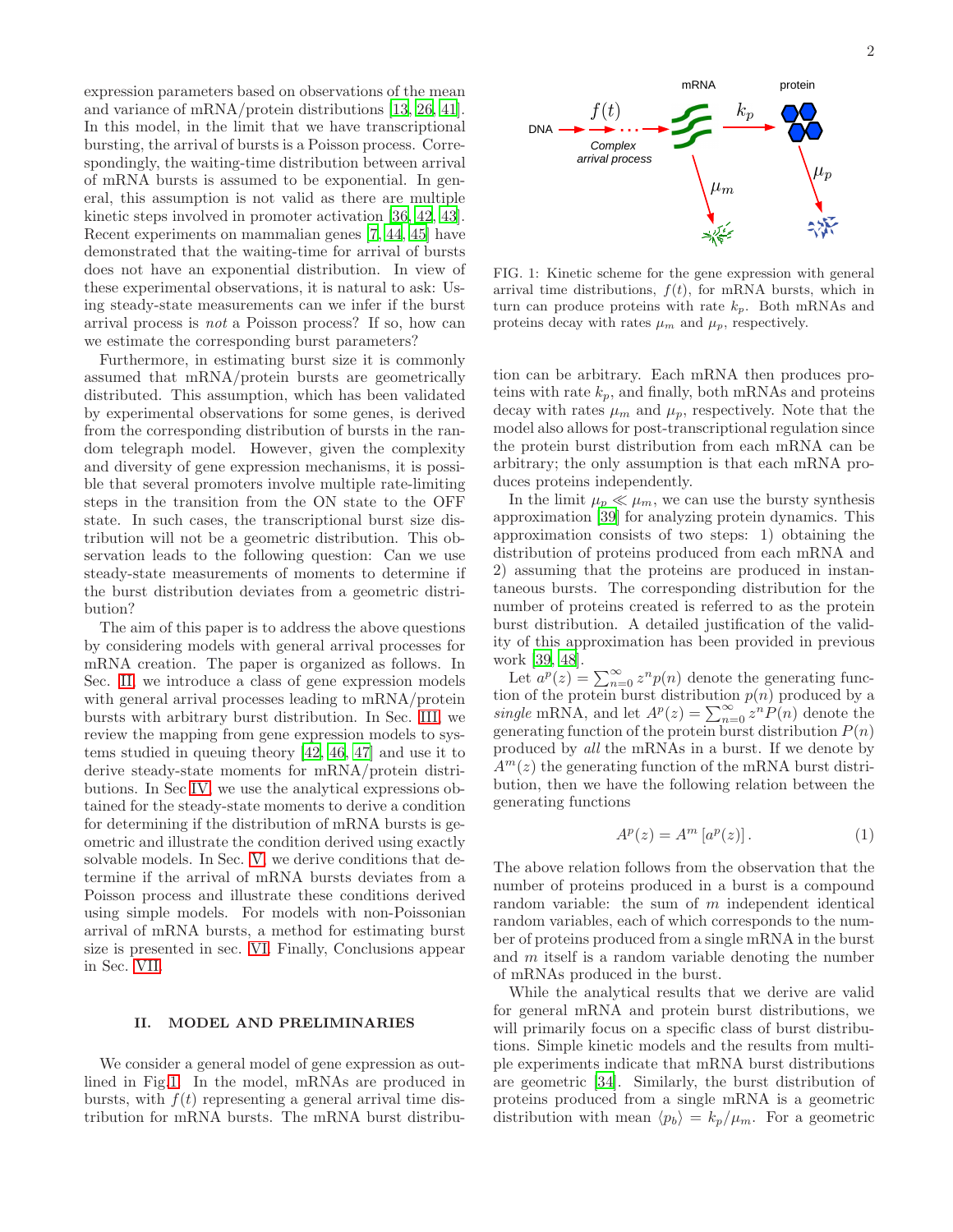$$
a^p(z) = \frac{1}{[1 + \langle p_b \rangle (1 - z)]}.
$$

If we condition the geometric distribution on the production of at least 1 mRNA, then the generating function for the corresponding conditional geometric distribution is given by

$$
A^m(z) = \frac{z}{[1 + \langle m_b \rangle (1 - z)]}
$$

with  $(1+\langle m_b \rangle)$  as the mean mRNA burst size. Note that in the limit  $\langle m_b \rangle \to 0$ , this distribution reduces to exactly 1 mRNA produced in each burst. Thus the conditional geometric distribution provides a unified representation of both Poisson arrival process for mRNAs  $(\langle m_b \rangle \to 0)$ and processes leading to transcriptional bursting  $(\langle m_b \rangle >$ 0).

Consider now the protein burst distribution produced by an underlying conditional geometric mRNA burst distribution with mean  $(1 + \langle m_b \rangle)$ . Using Eq. [\(1\)](#page-1-2), we see that the corresponding generating function of the protein burst distribution is given by

$$
A^{p}(z) = \frac{1}{1 + \langle m_b \rangle \langle p_b \rangle (1 - z)}.
$$

This is the generating function for a geometric distribution with mean  $b = (1 + \langle m_b \rangle)\langle p_b \rangle$ , where  $\langle p_b \rangle = k_p/\mu_p$ represents the mean protein burst size from a single mRNA.

Single-cell experiments have demonstrated that the protein burst mean b can be directly measured in some cases [\[34](#page-15-8)]. However, if the protein production rate  $k_p$  is not known, the preceding analysis implies that measurements of protein burst distributions (which determine b) cannot be used to determine the degree of transcriptional bursting  $(1+\langle m_b \rangle)$ . Since the mean transcriptional burst size is an important parameter characterizing bursting, it is of interest to develop approaches for estimating it based on available experiments. Previous work [\[49\]](#page-15-24) has argued that the mean transcriptional burst size cannot be determined using measurements of protein burst distributions alone or by using only protein steady-state distributions. It was suggested that combining such measurements can potentially provide a way of determining the mean transcriptional burst size. To explore this possibility, it is necessary to derive analytical results connecting moments of burst and steady-state distributions for general kinetic schemes.

## <span id="page-2-0"></span>III. MAPPING TO QUEUEING THEORY: RESULTS FOR MOMENTS

To obtain steady-state moments for the model outlined in Fig. 1, we invoke the mapping of this gene expression model to systems studied in queueing theory [\[42,](#page-15-16) [47](#page-15-21), [50](#page-16-0), [51\]](#page-16-1). Broadly speaking, queueing theory is the mathematical theory of waiting lines formed by customers who, arriving according some random protocol, stay in the system until they receive service from a group of servers. Such queues are typically characterized by specifying a) the stochastic process governing the arrival of customers, b) distribution of number of customers in each arrival, c) the stochastic process governing departure of customers, and d) the number of servers. When the gene expression model in Fig. 1 is expressed in the language of queueing theory, individual mRNAs/proteins are the analogs of customers in queueing models. The production of mRNAs/proteins in bursts corresponds to the arrival of customers in batches. Just as the customers leave the queue after receiving service, mRNAs/proteins exit the system upon degradation. Thus the waitingtime distribution for mRNA/protein decay is the analog of service time distribution for customers in queueing models. For the model in Fig. 1, their decay time distribution is the exponential distribution. Also, since mR-NAs/proteins are degraded independently of each other, the corresponding number of servers in queueing models is  $\infty$  (which ensures that presence of a customer in the system does not affect the service time of any other customer in the system).

Based on above mapping, the queueing system corresponding to the model outlined in Fig. 1 is the  $GI<sup>X</sup>/M/\infty$  system [\[42](#page-15-16), [47](#page-15-21)]. In this model, the symbol G refers to a general waiting-time distribution for the arrival process,  $I^X$  denotes customers arriving in batches of independently distributed random sizes  $X$ ,  $M$  stands for Markovian (i.e. exponential) service-time distribution for customers and  $'\infty'$  stands for infinite servers.

For the  $GI^X/M/\infty$  model, exact results for iteratively obtaining the moments of the steady-state distribution of the number of customers have been derived [\[47\]](#page-15-21). Using these results, explicit expressions for the first four moments of the steady-state distribution are provided in the Appendix. Applying the mapping discussed above, these results can be translated into exact expressions for the moments of mRNA/protein steady-state distributions, as discussed below.

Let us first examine the expressions for steady-state means of mRNAs,  $\langle m_s \rangle$ , and proteins,  $\langle p_s \rangle$ , which are given by

<span id="page-2-1"></span>
$$
\langle m_s \rangle = \frac{k_b}{\mu_m} \langle m_b \rangle, \quad \langle p_s \rangle = \frac{k_b}{\mu_p} b,\tag{2}
$$

where  $k_b$  stands for the mean arrival rate of mRNA bursts and  $b = \langle m_b \rangle \langle p_b \rangle$  is the mean of the protein burst distribution (including contributions from all the mRNAs). Although Eq. [\(2\)](#page-2-1) has been derived by assuming that the arrival of mRNAs/proteins is a renewal process, it is valid for arbitrary arrival processes. This is because Eq. [\(2\)](#page-2-1) is a direct consequence of Little's Law [\[46](#page-15-20), [52\]](#page-16-2) which is valid for general arrival processes.

The above equations, Eq. [\(2\)](#page-2-1), can be used to deter-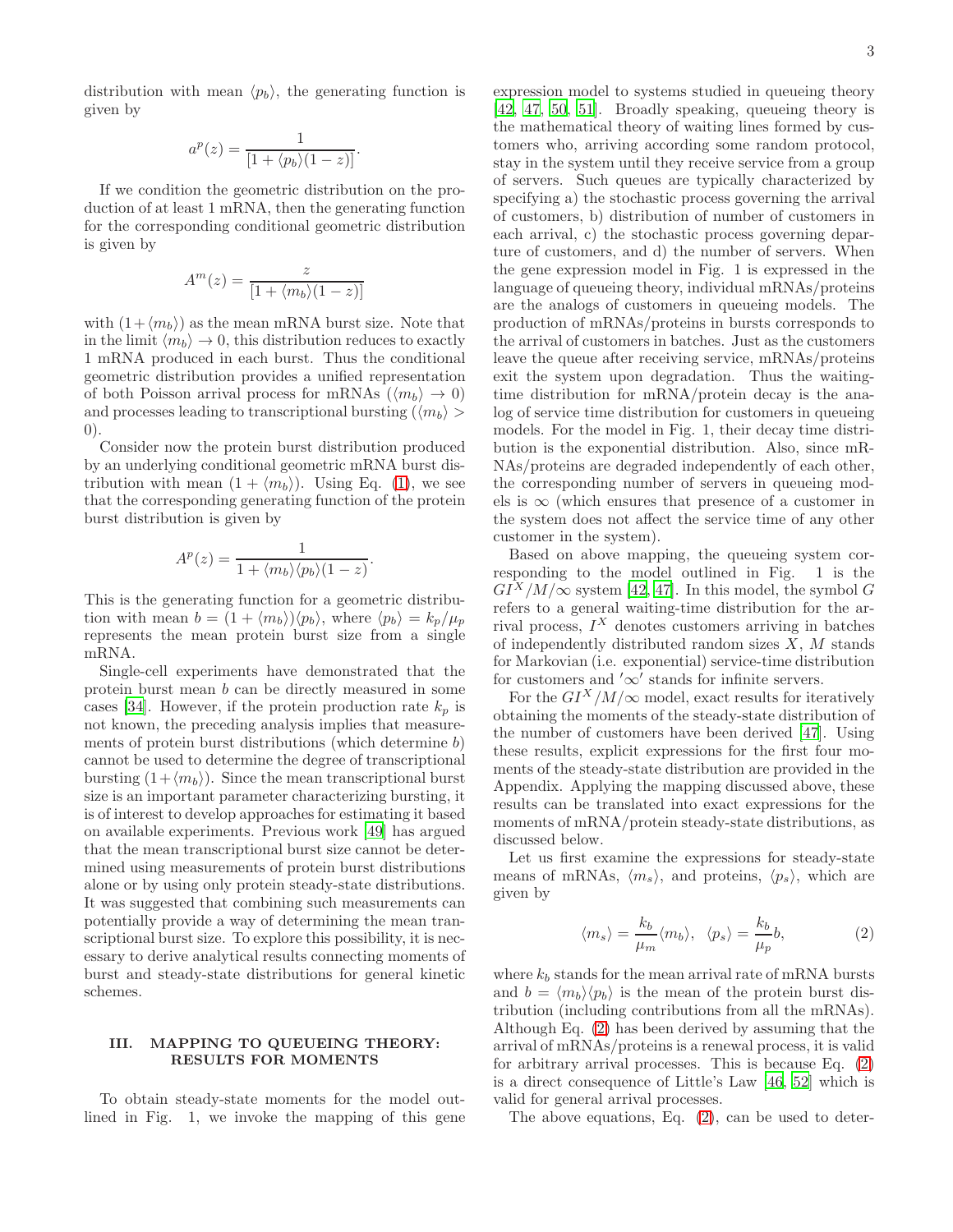mine the mean transcriptional burst size, provided the protein burst distribution can be measured experimentally. To see this, we note that dividing the expressions for the mean mRNA and protein levels leads to

$$
\frac{b}{\langle m_b \rangle} = \frac{\mu_p}{\mu_m} \frac{\langle p_s \rangle}{\langle m_s \rangle}.
$$
 (3)

Since the steady-state means  $\langle m_s \rangle$  and  $\langle p_s \rangle$  as well as the degradation rates  $\mu_m$  and  $\mu_p$  are parameters that can be measured experimentally, the above equation implies that the ratio  $b/\langle m_b \rangle$  can be determined experimentally. Given  $b/\langle m_b \rangle = k_p/\mu_m$ , this implies that the mean protein production rate  $k_p$  can also be determined experimentally. This is an important result since it provides an approach for determining the mean protein production rate  $k_p$  that is valid for arbitrary arrival processes for mRNAs. Furthermore, the above equation implies that, if the mean of protein burst distribution b can be mea-sured [\[35](#page-15-9)], then the mean transcriptional burst size  $\langle m_h \rangle$ can also be determined. Thus, if we have measurements for mean mRNA and protein numbers and also the mean of protein burst distribution, then these measurements can be used to determine the degree of transcriptional bursting  $\langle m_b \rangle$  as well as the parameters  $\langle p_b \rangle$  and  $k_p$ . It is noteworthy that this procedure for estimating the burst parameters is valid for arbitrary stochastic processes corresponding to mRNA transcription.

We next turn to expressions for higher moments of mRNA and protein steady-state distributions. The noise in mRNA steady-state distributions is given by

<span id="page-3-1"></span>
$$
\frac{\sigma_{m_s}^2}{\langle m_s \rangle^2} = \frac{1}{\langle m_s \rangle} + \frac{\mu_m}{k_b} + \frac{\mu_m}{2k_b} \left[ K_g(\mu_m) - 1 + \frac{\sigma_{m_b}^2}{\langle m_b \rangle^2} - \left( 1 + \frac{1}{\langle m_b \rangle} \right) \right],
$$
\n(4)

where  $\sigma_{m_b}^2$  is the variance of mRNA burst distribution and  $K_q(\mu_m)$  is the so-called gestation factor,

<span id="page-3-0"></span>
$$
K_g(\mu_m) = 1 + 2 \left[ \frac{f_L(\mu_m)}{1 - f_L(\mu_m)} - \frac{k_b}{\mu_m} \right],
$$
 (5)

with  $f_L(s)$  denoting the Laplace transform of arrival time distribution of mRNA bursts. The function  $K_q(\mu_m)$  encodes information about the arrival process. Specifically, we note that for Poisson arrivals, we have  $K_g(\mu_m) = 1$ .

For proteins (in the burst limit  $\mu_m \gg \mu_p$ ), we obtain [\[42\]](#page-15-16)

<span id="page-3-5"></span>
$$
\frac{\sigma_{p_s}^2}{\langle p_s \rangle^2} = \frac{1}{\langle p_s \rangle} + \frac{\mu_p}{k_b} + \frac{\mu_p}{2k_b} \left[ K_g(\mu_p) - 1 + \frac{\sigma_{m_b}^2}{\langle m_b \rangle^2} - \left( 1 - \frac{1}{\langle m_b \rangle} \right) + \left( \frac{\sigma_{p_b}^2}{\langle p_b \rangle^2} - \left( 1 + \frac{1}{\langle p_b \rangle} \right) \right) \frac{1}{\langle m_b \rangle} \right],
$$
\n(6)

where  $K_g(\mu_p)$  is given by Eq.[\(5\)](#page-3-0) and  $\sigma_{p_b}^2$  is the variance of protein burst distribution produced by a single mRNA.

The expression for protein noise is composed of the noise term for the basic two-stage model of gene expression [\[39\]](#page-15-22) and additive noise contributions due to: a) deviations from exponential waiting-time distribution for the arrival process, b) deviations from conditional geometric distributions for mRNA burst distributions and c) deviations from geometric distributions for protein burst distributions. For both mRNAs and proteins, the noise in steady-state distributions depends on all the moments of the burst arrival time distribution through the term  $K_q$ . Therefore, arrival processes corresponding to different kinetic schemes for transcription will make different contributions to the overall noise, even if they have identical means and variances for the the burst arrival time distribution.

We note from Eq. [\(4\)](#page-3-1) that, for Poisson arrivals, i.e.  $K_q = 1$ , and geometrically distributed burst, i.e.  $\sigma_{m_b}^2 = \langle m_b \rangle (\langle m_b \rangle - 1)$ , the equations for the noise and mean have only two unknown burst parameters,  $k_b$  and  $\langle m_b \rangle$ . In this case, experimental measurements of the first two moments of the steady-state distribution are sufficient to estimate the burst parameters, as has been done in multiple studies. However, when the arrival process is non-Poisson or if the burst distribution deviates from a geometric distribution, measurements of the first two steady-state moments are not sufficient for estimating the burst parameters. This observation motivates the need for analytical expressions for the higher moments which we turn to next.

We now derive analytical expressions for the third moment, specifically the skewness parameter. For mRNAs, the exact expression for skewness  $\gamma_{m_s}$  is given by

<span id="page-3-3"></span>
$$
\frac{\gamma_{m_s}\sigma_{m_s}^3}{m_s} = 1 + \langle m_s \rangle \langle m_b \rangle \mathcal{K}_1(\mu_m) + 2 \langle m_b \rangle^2 \mathcal{K}_2(\mu_m, \langle m_b \rangle) \n+ \left(\sigma_{m_b}^2 + \langle m_b \rangle^2 - \langle m_b \rangle\right) \mathcal{K}_3(\mu_m, \langle m_b \rangle) \n+ \frac{\langle m_b(m_b - 1)(m_b - 2) \rangle}{3 \langle m_b \rangle},
$$
\n(7)

where we have defined

<span id="page-3-2"></span>
$$
\mathcal{K}_1(\mu_m) = K_g(2\mu_m) - K_g(\mu_m),
$$
  
\n
$$
\mathcal{K}_2(\mu_m, \langle m_b \rangle) = \frac{K_g(\mu_m) - 1}{4} \left( \frac{3}{\langle m_b \rangle} + K_g(2\mu_m) - 1 \right),
$$
  
\n
$$
\mathcal{K}_3(\mu_m, \langle m_b \rangle) = \frac{3}{2\langle m_b \rangle} + \frac{K_g(\mu_m) + K_g(2\mu_m)}{2} - 1.
$$
 (8)

For proteins, we obtain in the burst-limit  $(\mu_m \gg \mu_p)$ ,

<span id="page-3-4"></span>
$$
\frac{\gamma_{p_s} \sigma_{p_s}^3}{p_s} = 1 + (A_1^p)^2 \left[ \frac{\langle p_s \rangle}{b} \mathcal{K}_1(\mu_p) + 2 \mathcal{K}_2(\mu_p, A_1^p) \right] + A_2^p \mathcal{K}_3(\mu_p, A_1^p) + \frac{A_3^p}{3A_1^p}, \tag{9}
$$

where  $\mathcal{K}_1, \mathcal{K}_2, \mathcal{K}_2$  are given using Eq. [\(8\)](#page-3-2),  $A_k^p$  is given by  $A_k^p = d^k A^p(z)/dz^k|_{z=1}$  and using Eq. [\(1\)](#page-1-2) [\[53](#page-16-3)] we obtain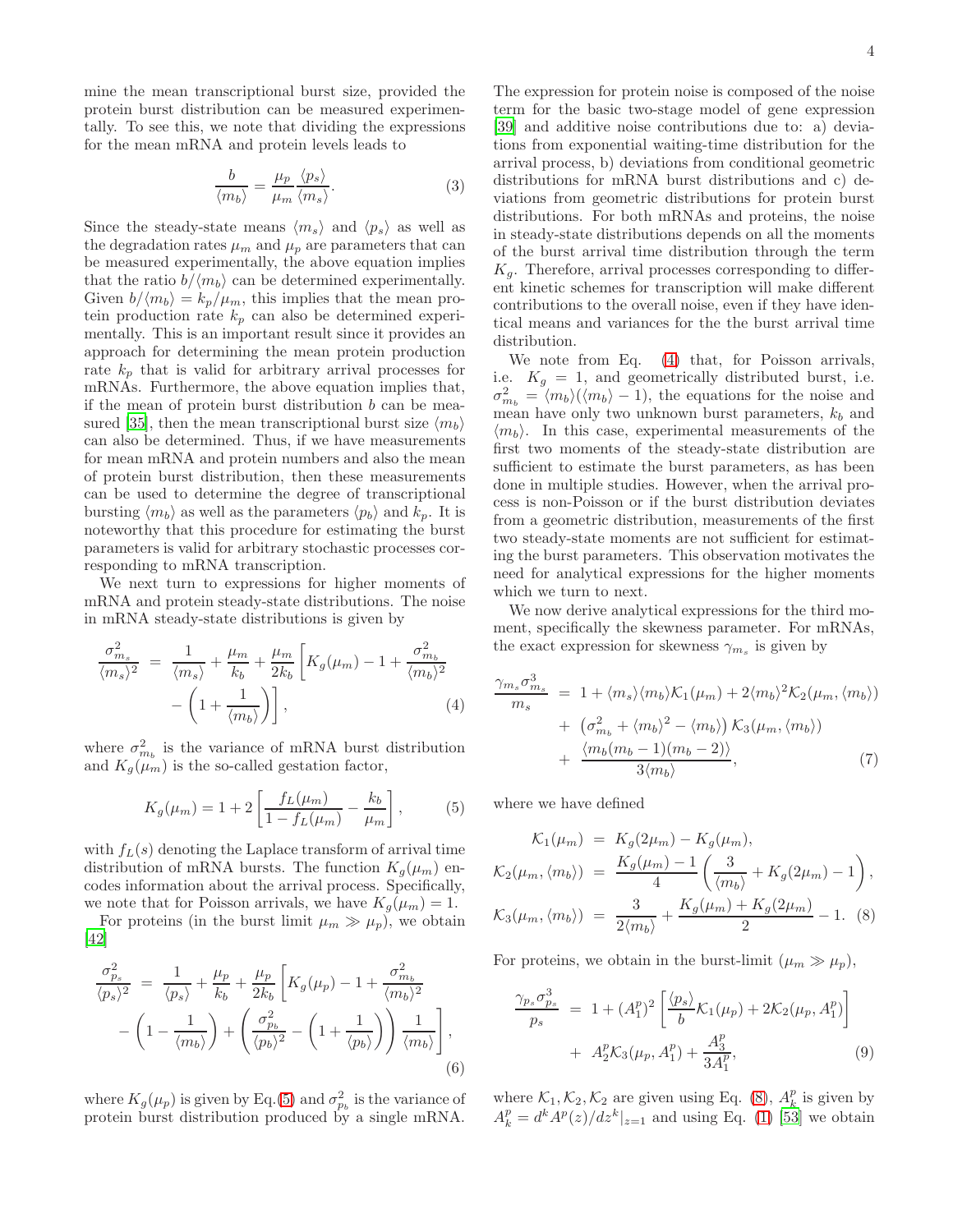the parameters  $A_k^p$  as:

<span id="page-4-3"></span>
$$
A_1^p = \langle m_b \rangle \langle p_b \rangle,
$$
  
\n
$$
A_2^p = \langle m_b \rangle (\sigma_{p_b}^2 - \langle p_b \rangle) + (\sigma_{m_b}^2 + \langle m_b \rangle^2) \langle p_b \rangle^2,
$$
  
\n
$$
A_3^p = \langle p_b \rangle^3 \langle m_b(m_b - 1)(m_b - 2) \rangle + 3 \langle m_b(m_b - 1) \rangle \langle p_b \rangle
$$
  
\n
$$
\langle p_b(p_b - 1) \rangle + \langle m_b \rangle \langle p_b(p_b - 1)(p_b - 2) \rangle.
$$
 (10)

Similarly, expressions for higher order moments of protein and mRNA steady-state distributions can be obtained iteratively. The corresponding expressions for the kurtosis are provided in the Appendix A.

The analytical results derived above for proteins are exact in the burst limit, which assumes that proteins are produced instantaneously from all the mRNAs in a burst. Going beyond the burst limit (i.e. not limited to  $\mu_m \gg \mu_p$ , exact results for the higher moments of the protein steady-state distribution will, in general, depend on the details of the kinetic scheme for gene expression. However, we can derive approximate analytical expressions for general schemes by requiring that: a) the results reduce to the exact results in the burst limit and b) they match the exact results for the two-stage model of gene expression.

For the two-stage model, exact results for the first four moments have been derived by Bokes et. al[\[54](#page-16-4)]. Comparing these exact results with our results derived in the burst limit, we observe that results of [\[54\]](#page-16-4) can be reproduced by a suitable scaling of the burst-size parameters  $A_k^p$ . For example, the exact expression for the noise is obtained by the following scaling [\[42\]](#page-15-16).

<span id="page-4-1"></span>
$$
\left(\frac{\sigma_{p_s}^2}{\langle p_s \rangle^2} - \frac{1}{\langle p_s \rangle}\right) \rightarrow \left(\frac{\sigma_{p_s}^2}{\langle p_s \rangle^2} - \frac{1}{\langle p_s \rangle}\right) \frac{1}{1 + \frac{\mu_p}{\mu_m}}.\tag{11}
$$

Similarly, for the expression for skewness, the parameters  $A_2^p$  and  $A_3^p$  are scaled as:

<span id="page-4-2"></span>
$$
A_2^p \to A_2^p \frac{1}{1 + \frac{\mu_p}{\mu_m}} \text{ and } A_3^p \to A_3^p \frac{1}{(1 + \frac{\mu_p}{\mu_m})(1 + 2\frac{\mu_p}{\mu_m})}. \tag{12}
$$

As shown in Fig.2b the resulting analytical expressions using this approach show good agreement with results from simulations [\[55\]](#page-16-5).

It is noteworthy that the results derived are valid for a general class of kinetic schemes of gene expression. For a specific kinetic scheme, we can determine the corresponding waiting-time distribution for the arrival process and the burst distributions for mRNA and proteins. Substituting these results in the equations derived leads to the corresponding expressions for the moments of the steadystate distribution. The results obtained can thus provide insight into how specific kinetic schemes of gene expression (e.g. combining promoter-based regulation and post-transcriptional regulation) can be used to impact the noise and higher moments of steady-state distributions.



<span id="page-4-4"></span>FIG. 2: Kinetic scheme for the two-state random telegraph model has been shown in (a). Here promoter for the gene switches from OFF  $(D_0)$  to ON  $(D_1)$  state with rate  $\alpha$  and that from ON to OFF with rate  $\beta$ . The promoter in the ON state gives rise to conditional geometric mRNA bursts of mean size  $\langle m_b \rangle$  with rate  $k_m$ , which in turn can produce proteins with rate  $k_p$ . Both mRNAs and proteins can degrade with rates  $\mu_m$  and  $\mu_p$ , respectively. For this model, steady state variance (scaled by  $10^{-5}$ ) and third central moment  $\nu_3$  (scaled by 10<sup>-6</sup>) of proteins are plotted as a function of  $\mu_m/\mu_p$  in (b): lines represent analytic estimates while points correspond to the simulation results. Parameters are:  $\alpha = 0.5, \beta = 0.25,$  $k_m = 2, \langle m_b \rangle = 5, k_p = 0.5.$  In (c), signatures for non-Poisson arrival  $\mathcal{D}_m$ ,  $\mathcal{D}_m$  and  $\mathcal{D}_m$  are plotted for the model shown in (a) as a function of off rate  $\beta$ : analytic estimates are shown as lines while points correspond to the simulation results with parameters:  $\alpha = 0.25$ ,  $k_m = 2$ ,  $\langle m_b \rangle = 5$ ,  $k_p = 0.5$ ,  $\mu_m = 1$ ,  $\mu_p = 0.01.$ 

#### <span id="page-4-0"></span>IV. SIGNATURES FOR NON-GEOMETRIC BURSTS

The expressions derived for the mRNA/protein steadystate moments indicate that the estimation of burst parameters depends on accurate representation of the burst size distributions and the burst arrival time distribution. It is widely assumed that the mRNA burst distribution can be represented by a conditional geometric distribution (i.e. including both single mRNA arrivals and geometrically distributed burst arrivals). While this assumption is consistent with multiple experimental observations, for general kinetic schemes the possibility of non-geometric mRNA burst distributions has to be considered.

To address the possibility of non-geometric mRNA burst distributions, let us first consider that the random variable corresponding to the mRNA burst distribution  $(m_b)$  has a conditional geometric distribution. That is,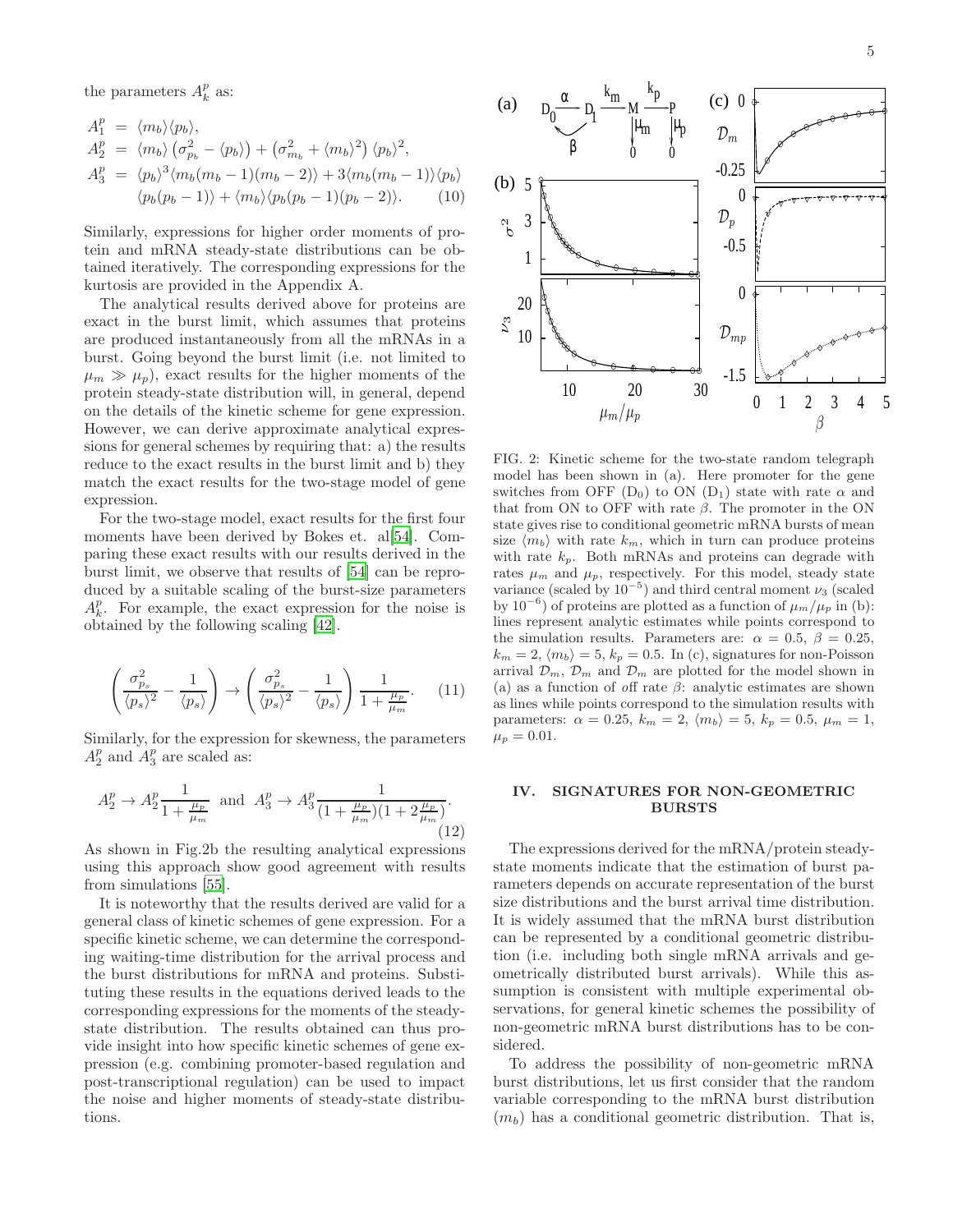the probability that a burst produces  $n$  mRNA molecules is given by

<span id="page-5-2"></span>
$$
\mathcal{P}(m_b = n) = (1 - p)^{n-1}p,\tag{13}
$$

where  $0 < p \leq 1$ , and  $n = 1, 2, 3...$  $\infty$ . This distribution leads to

<span id="page-5-1"></span>
$$
\sigma_{mb}^2 = \langle m_b \rangle (\langle m_b \rangle - 1). \tag{14}
$$

Using Eqs. [\(2\)](#page-2-1) and [\(14\)](#page-5-1) in Eq. [\(4\)](#page-3-1), and denoting  $F_m =$  $\sigma_{m_s}^2/\langle m_s \rangle$  as the Fano factor of mRNA copy numbers, Eq. [\(4\)](#page-3-1) can be rewritten as

<span id="page-5-4"></span>
$$
F_m(\mu_m) = \frac{\langle m_b \rangle}{2} \left[ 1 + K_g(\mu_m) \right]. \tag{15}
$$

Similarly, using the burst size distribution from Eq. [\(13\)](#page-5-2), the skewness in Eq. [\(7\)](#page-3-3) is given by

<span id="page-5-3"></span>
$$
\frac{\gamma_{m_s}\sigma_{m_s}^3}{\langle m_s \rangle} = 1 + \langle m_s \rangle \langle m_b \rangle \mathcal{K}_1(\mu_m) + 2 \langle m_b \rangle^2 \mathcal{K}_2(\mu_m, \langle m_b \rangle) + 2 (\langle m_b \rangle - 1) \left[ (1 + \mathcal{K}_3(\mu_m, \langle m_b \rangle)) \langle m_b \rangle - 1 \right].
$$
\n(16)

We note that Eq.[\(16\)](#page-5-3) connects experimentally measurable moments of the steady-state distribution to the parameters  $K_q(\mu_m)$ ,  $K_q(2\mu_m)$  and  $\langle m_b \rangle$ . Further-more, note that Eq. [\(15\)](#page-5-4) can be recast as  $K_g(\mu_m)$  =  $(2F_m(\mu_m)/\langle m_b \rangle) - 1$ . Now, considering a change in the degradation rate from  $\mu_m$  to  $2\mu_m$  (keeping the mean burst size,  $\langle m_b \rangle$  invariant), we obtain

$$
K_g(2\mu_m) = \left(2F_m(2\mu_m)/\langle m_b \rangle\right) - 1. \tag{17}
$$

Using the above in Eq. [\(16\)](#page-5-3), we get an expression connecting experimentally measurable quantities associated with moments of the mRNA steady-state distribution. The resulting expression is:

<span id="page-5-7"></span>
$$
\mathcal{G}_m \equiv \frac{\gamma_{m_s} \sigma_{m_s}^3 \langle m_s \rangle^{-1}}{2F_m(2\mu_m)(\langle m_s \rangle - 1) + F_m(1 - 2\langle m_s \rangle + 2F_m(2\mu_m))} = 1. \tag{18}
$$

We note that the above expression has been derived by making just one assumption, namely, the mRNA burst distribution is a conditional geometric distribution. The derived expression thus indicates that a combination of experimentally measurable quantities has to deviate from 1 if the mRNA burst distribution deviates from a conditional geometric distribution. Thus the analytical results derived provide a signature for deviation from conditional geometric mRNA bursts using measurements of the first three moments of the mRNA steady-state distribution.

The main requirement for using the above relation is that measurements of mRNA steady-state distribution can be carried out at two different rates of the mRNAs  $\mu_m$  and  $2\mu_m$ . Given that mRNA degradation rates can be tuned experimentally, a straightforward strategy to

ensure that the degradation rate is tuned to twice the original value  $(2\mu_m)$  is to compare the mean mRNA levels at  $\mu_m$  and  $2\mu_m$ . Given these measurements, a value of  $\mathcal{G}_m \neq 1$  implies that bursts are not distributed geometrically. The strength of this result lies in the fact that it holds for general arrival processes for mRNA bursts with arbitrary waiting-time distributions.

Let us consider a specific simple model to illustrate the condition derived above. First, let the arrival process for mRNA bursts be a Poisson process. For this, arrival time distributions of mRNA bursts in the time domain, t, and in the Laplace domain, s, are given by

<span id="page-5-5"></span>
$$
f(t) = k_b e^{-k_b t}, \qquad f_L(s) = k_b / (k_b + s), \tag{19}
$$

where  $k_b$  is the rate of arrival of mRNA bursts. For the mRNA burst distribution, let us assume that it is given by the negative binomial distribution, i.e.

<span id="page-5-6"></span>
$$
\mathcal{P}(m_b = n) = \frac{(n+r-1)!}{n!(r-1)!}p^n(1-p)^r, \qquad (20)
$$

where  $0 < p \le 1$ ,  $r \ge 1$ , and  $n = 0, 1, 2, 3...$  $\infty$ . For  $r = 1$ , the above reduces to the geometric distribution and therefore we expect  $G_m = 1$  in this limit. Using the expressions for the moments derived in Sec [III,](#page-2-0) we obtain an explicit expression for  $G_m$  (Appendix B):

$$
\mathcal{G}_m = \frac{1}{3} \left( -\frac{p+1}{pr+1} + \frac{4}{p(r-1)+2} + 2 \right). \tag{21}
$$

Notice that for the geometric bursts  $(r = 1)$  we get  $\mathcal{G}_m = 1$ , as expected. However, for non-geometric bursts, deviations of  $\mathcal{G}_m$  from 1 are observed (also see Fig[.6](#page-11-0)) in Appendix). Two additional examples of microscopic models for non-geometric bursts (the two state random telegraph model and a model with three promoter states where mRNAs are produced from two states) are discussed in the Appendix.

The preceding analysis can be extended to protein steady-state distributions to derive a similar condition for geometric burst distributions in terms of steady state moments associated with proteins (see Appendix).

#### <span id="page-5-0"></span>V. SIGNATURES FOR NON-POISSON ARRIVALS

The analytical expressions derived for the steady-state moments for mRNAs and proteins can also be used to make inferences about the burst arrival process based on steady-state measurements. Since multiple studies assume that the burst arrival process is characterized by an exponential waiting-time distribution, it would be useful to determine if this assumption is invalid using measurements of steady-state distributions. As shown below, we can obtain conditions for the same using the results derived for higher moments.

In the following, we will focus on the cases that the mRNA burst distribution is conditional geometric and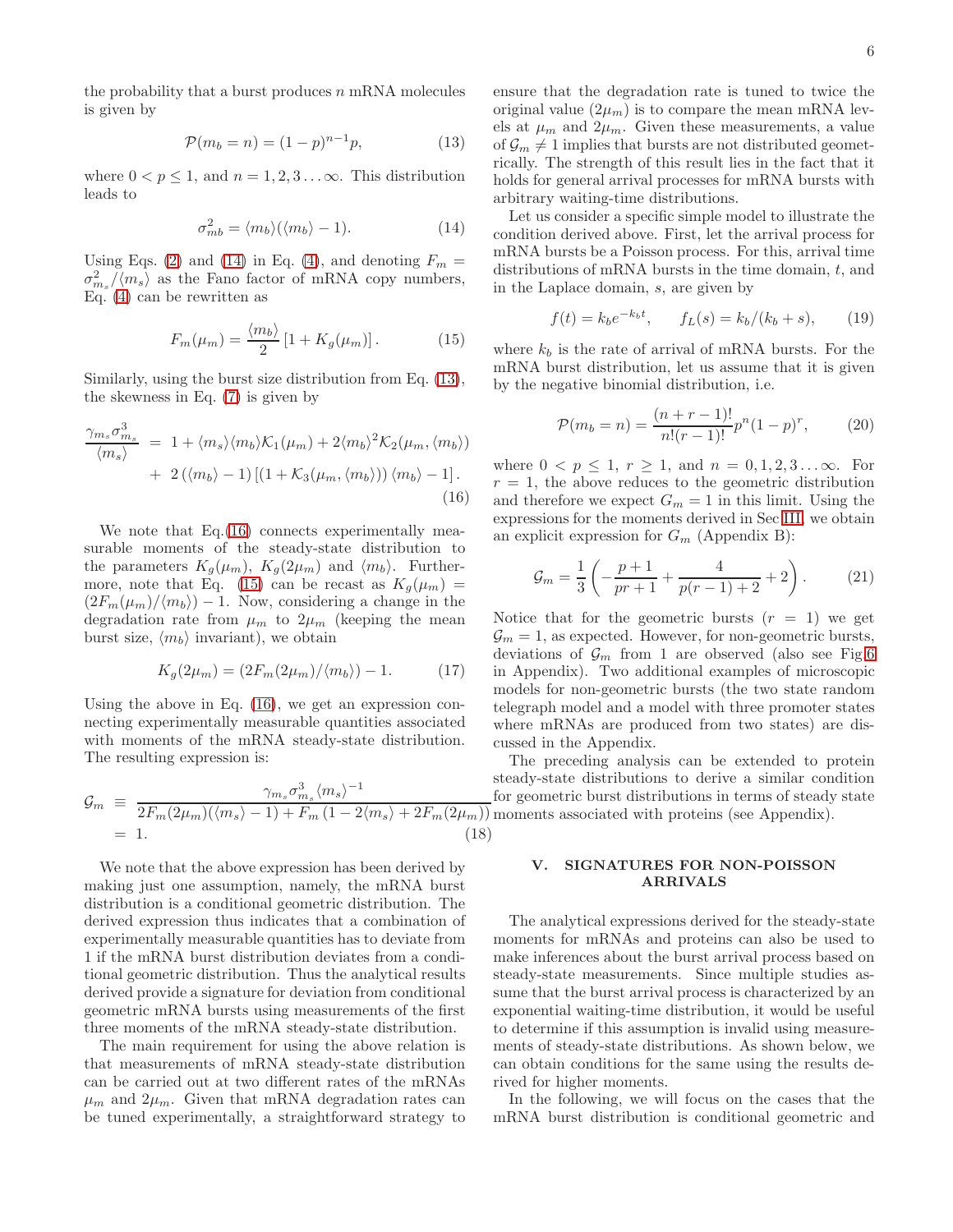the protein burst distribution is geometric, which is consistent with multiple experimental observations. As discussed, choosing the conditional geometric distribution for mRNAs allows us to consider both single mRNA arrivals and geometric mRNA bursts in one framework. Since experiments can provide measurements of both mRNA and protein steady-state distributions, it is useful to have conditions for the arrival process using either mRNA data or protein data or both mRNA and protein data. Based on these three possibilities, we present three different conditions in the following.

### A. Using moments of mRNA steady-state distributions

Let us first consider the case where we have only measurements of the mRNA steady-state distribution. We note that for Poisson arrivals  $K_q(\mu_m) = K_q(2\mu_m) = 1$ , and using the expressions for mean and noise from Eqs. [\(2\)](#page-2-1) and [\(4\)](#page-3-1) we get,  $F_m = \langle m_b \rangle$ , where  $F_m = \frac{\sigma_{m_s}^2}{\langle m_s \rangle}$ is the mRNA Fano factor. Further, using this in the equation for skewness, Eq. [\(7\)](#page-3-3), we derive the following condition that must be satisfied if the arrival of mRNA bursts is a Poisson process.

<span id="page-6-0"></span>
$$
\mathcal{D}_m \equiv \frac{\gamma_{m_s} \sigma_{m_s}^3}{\langle m_s \rangle \left[ 3(F_m - 1) \left\{ 1 + \frac{2}{3}(F_m - 1) \right\} + 1 \right]} - 1 = 0.
$$
\n(22)

Thus  $\mathcal{D}_m \neq 0$  is a signature of non-Poisson arrival processes. Since the above prescription is based on experimentally measurable quantities such as  $\langle m_s \rangle, \sigma_{m_s}^2, \gamma_{m_s}$ and  $\mu_m$ , it can be used to determine if the assumption of a Poisson arrival process is invalid.

### B. Using moments of protein steady-state distributions

We next consider the case where we have access to only the protein steady-state distribution. The steps followed are similar to those outlined for the mRNA case. For Poisson arrivals,  $K_g(\mu_p) = 1$ , and using Eq. [\(2\)](#page-2-1)and [\(11\)](#page-4-1) we get

$$
b = (F_p - 1) \left( 1 + \frac{\mu_p}{\mu_m} \right),
$$

where  $F_p = \sigma_{p_s}^2 / \langle p_s \rangle$  is the protein Fano factor. Substituting this in the expression for protein skewness, Eq. [\(9\)](#page-3-4) with the scaled  $A_2^p$  and  $A_3^p$  given by Eq. [\(12\)](#page-4-2), we arrive at the following condition for Poisson arrivals.

<span id="page-6-1"></span>
$$
\mathcal{D}_p \equiv \frac{\gamma_{p_s} \sigma_{p_s}^3}{\langle p_s \rangle \left[ 3(F_p - 1) \left\{ 1 + \frac{2}{3} \left( \frac{\mu_m + \mu_p}{\mu_m + 2\mu_p} \right) (F_p - 1) \right\} + 1 \right]} - 1
$$
  
= 0 (23)

Again, non-zero value of  $\mathcal{D}_p$  is a signature of non-Poisson arrivals.

### C. Using both mRNA and protein steady-state distributions

Finally, if we have both mRNA and protein steadystate distribution measurements available, then the condition for Poisson arrivals can be obtained by combining measurements of second moments of mRNA and protein distributions as follows: Using Eqs.  $(2),(4)$  $(2),(4)$  and  $(11)$ , we get,

<span id="page-6-2"></span>
$$
\mathcal{D}_{mp} \equiv \frac{F_m}{\langle m_s \rangle \mu_m} - \frac{(\mu_m + \mu_p)(F_p - 1)}{\mu_m \langle p_s \rangle \mu_p}
$$

$$
= \frac{1}{2k_b} \left[ K_g(\mu_m) - K_g(\mu_p) \right], \tag{24}
$$

which vanishes for Poisson arrival of mRNA bursts. Thus non-zero values of  $\mathcal{D}_{mp}$  indicate non-Poisson arrival of mRNA bursts. Interestingly, for this condition there is no need to assume that the mRNA burst distribution is geometric. That is, the condition holds true for arbitrary mRNA burst distributions. Also, the condition does not require measurement of third moments.

#### Signatures for a simple kinetic scheme

To illustrate the prescription derived for determining non-Poisson arrival processes, we consider a specific kinetic scheme, Fig. 2a. For this kinetic scheme, the mRNA arrival time distribution in the Laplace domain is given by ( Eq. [\(B9\)](#page-12-0) in Appendix B)

<span id="page-6-3"></span>
$$
f_L(s) = \frac{k_m(\alpha + s)}{k_m(\alpha + s) + s(\alpha + \beta + s)}.
$$
 (25)

Using this in Eq.[\(5\)](#page-3-0) we find the gestation factor,  $K_q$ , and hence the mean, Fano factor and skewness for both mRNAs and proteins as discussed in sec [III.](#page-2-0) Finally, we derive exact analytic expressions for  $\mathcal{D}_m$ ,  $\mathcal{D}_p$  and  $\mathcal{D}_{mp}$ from Eqs.  $(22)$ ,  $(23)$  and  $(24)$  respectively. The expression for  $\mathcal{D}_m$  reads

$$
\mathcal{D}_m = \frac{2k_m\beta(1 - \langle m_b \rangle)\theta\left(1 + \frac{(1+\alpha)(\alpha+\beta)\langle m_b \rangle k_m}{\theta(\langle m_b \rangle - 1)}\right)}{(2+\alpha+\beta)(\theta+\beta k_m)((2\langle m_b \rangle - 1)\theta + 2k_m\langle m_b \rangle\beta)},
$$
\n(26)

where

$$
\theta = (\alpha + \beta)(\alpha + \beta + 1),\tag{27}
$$

and we have set  $\mu_m = 1$  for simplicity. As expected, we note that  $\mathcal{D}_m$  vanishes for the Poisson arrival processes, i.e., either when  $\beta$  is zero, or when the switching rates  $\alpha$ and  $\beta$  are very large compared to the rate of transcription,  $k_m$ . The general expression for  $\mathcal{D}_p$  is complicated. However, to gain insight about the arrival process, we can write down a simpler expression for  $\mathcal{D}_p$  in the burst limit,  $\mu_m = 1 \gg \mu_p$ :

$$
\mathcal{D}_p = -\frac{2\langle m_b \rangle^2 k_m^2 k_p^2 \alpha \beta}{(\alpha + \beta)^4 + 3\langle m_b \rangle k_p (\alpha + \beta)^2 \psi + 2\langle m_b \rangle^2 k_p^2 \psi^2},\tag{28}
$$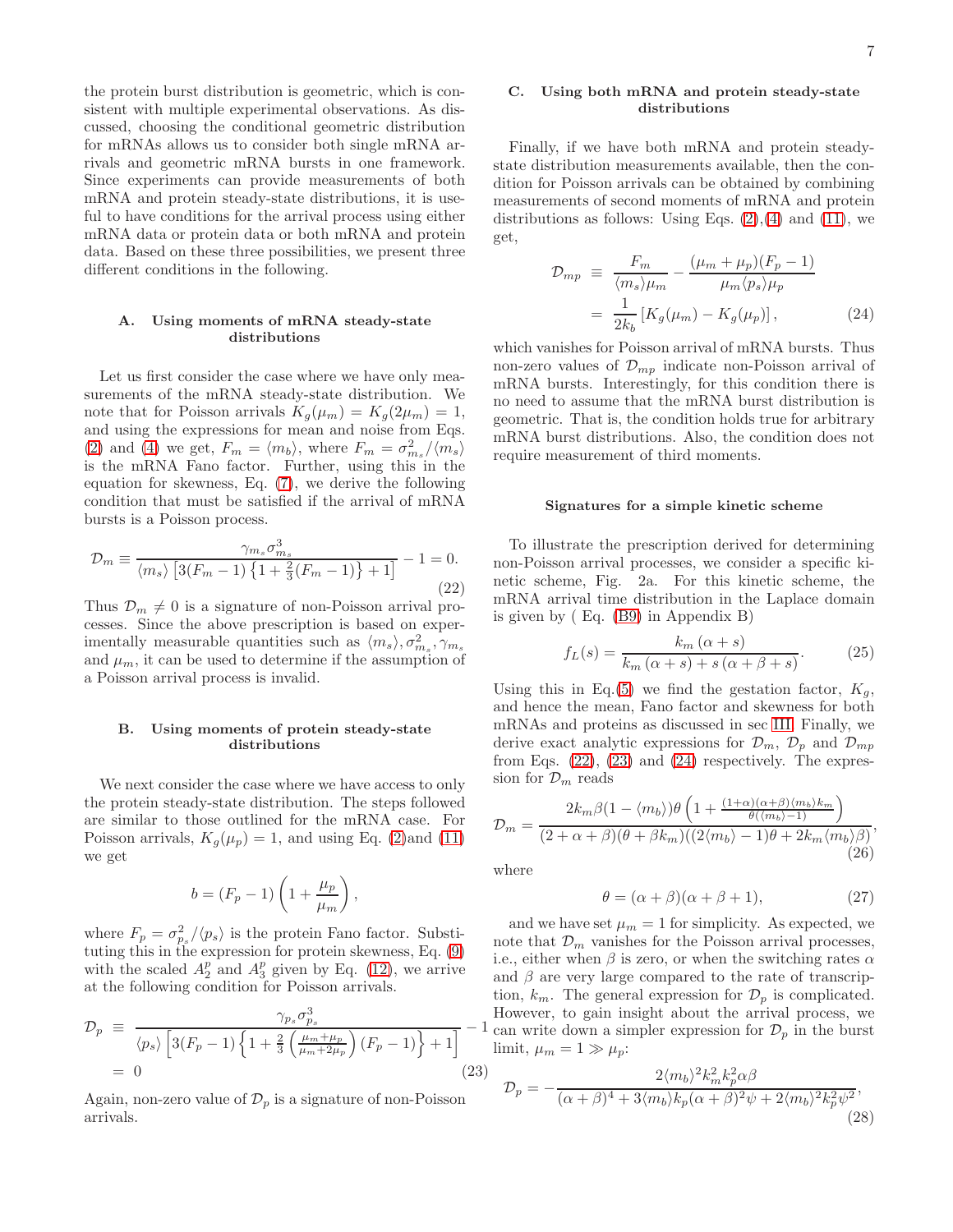where

$$
\psi = k_m \beta + (\alpha + \beta)^2. \tag{29}
$$

Again, for Poisson arrival processes  $\mathcal{D}_p$  vanishes. Finally, we obtain an analytic expression for  $\mathcal{D}_{mp}$ , which is given by

$$
\mathcal{D}_{mp} = \frac{\beta \left(\mu_p - \mu_m\right)}{\alpha \left(\alpha + \beta + \mu_m\right) \left(\alpha + \beta + \mu_p\right)},\tag{30}
$$

and as expected, we note that  $\mathcal{D}_{mp}$  vanishes for Poisson arrivals and is negative for  $\mu_p < \mu_m$ . In Fig. 2c, we have plotted all the three quantities together with simulation results as a function of  $\beta$ .

## <span id="page-7-0"></span>VI. ESTIMATION OF BURST PARAMETERS

The conditions derived above can be used to determine if the burst arrival process is non-Poisson. If this is indeed the case, then it is no longer accurate to estimate burst parameters based on measurements of mean and variance only, as has been done in previous studies [\[13\]](#page-14-5). In the following, we present approaches for estimating burst parameters in this general case.

We start by considering the general kinetic scheme shown in Fig[.3.](#page-7-1) This form for the kinetic scheme is supported by recent experiments in mammalian cells which suggest the presence of multiple rate-limiting steps between transition of the promoter from OFF to ON state [\[44,](#page-15-18) [56\]](#page-16-6). However, as observed in these experiments, a promoter in the ON state switches to the OFF state by a single rate-limiting step. We model the promoter switching from OFF to ON state by a general waiting-time distribution,  $g(t)$ . The switching rate from ON to OFF state is given by  $\beta$ .



<span id="page-7-1"></span>FIG. 3: Schematic representation of the general kinetic scheme. Thick line from inactive state  $D_0$  to active state  $D_a$ represents a general kinetic scheme with  $g(t)$  as the waiting time distribution for the promoter to switch ON.

## A. Burst parameters from the sequence-size function

To extract burst parameters for the general scheme considered above, we first note that bursts are generated due to the interplay of two time scales, one that corresponds to production of mRNAs (when the gene is active) while the other one corresponds to the waiting-time between production events (when the gene is in inactive state). For bursty gene expression, we expect a clear separation of time-scales between the characteristic time periods for these two cases. Following [\[40\]](#page-15-13), it is convenient to define a sequence-size function,

<span id="page-7-2"></span>
$$
\phi(\tau) = \frac{1}{1 - \int_0^{\tau} f(t)dt},
$$
\n(31)

where  $f(t)$  is the waiting-time distribution for the arrival of single mRNAs starting with the promoter in the ON state. For a fixed  $\tau$ , the sequence-size function categorizes time intervals larger than  $\tau$  as separating bursts. Correspondingly, The term  $1 - \int_0^{\tau} f(t)dt$  represents the fraction of all mRNA arrivals that correspond to the arrivals produced in a single burst; thus  $\phi$  provides the corresponding mean burst size. For bursty gene expression with a separation of time-scales, for a specific choice of  $\tau = \tau_x$ , the sequence-size function can be related to the actual mean burst size. If  $f(t)$  can be measured, then determination of  $\tau_x$  can result in accurate estimates of the burst parameters such as mean burst size and frequency. In the following, we discuss how to determine  $\tau_x$  for the general class of arrival processes considered in Fig. [3.](#page-7-1)

The key insight is based on the observation that, due to the separation of time scales within bursts and between consecutive bursts, determination of  $\tau_x$  can be done by using a simple two-state model as shown in Fig.2a. Even though the actual waiting time distribution between bursts  $(g(t))$  may differ from the exponential distribution for the two-state model, the short-time behavior of the sequence-size function will be indistinguishable between the two cases (given separation of time-scales). If  $\tau_x$  can be connected to the short-time behavior, then analytical expressions for the sequence-size function  $\phi(\tau)$ for the two-state model can be used to estimate  $\tau_x$  and thereby the mean burst size. For the two-state model, we find that burst size can be determined using a specific  $\tau_x$ , which corresponds to an inflexion point where the curvature of  $\phi(\tau)$  changes its sign. Specifically, for the two-state model, we obtain  $f(t)$  by taking inverse Laplace transform of  $f(s)$  given by Eq.[\(25\)](#page-6-3). In the burstlimit, i.e.,  $\alpha/\beta \to 0$ , we find its sequence function using Eq. [\(31\)](#page-7-2), and is given as

$$
\phi(\tau) = \frac{(k_m + \beta) e^{\tau(k_m + \beta)}}{k_m + \beta e^{\tau(k_m + \beta)}},\tag{32}
$$

and the value of  $\tau$  at which  $\phi(\tau)$  exhibits inflexion is

$$
\tau_x = \frac{1}{k_m + \beta} \ln \frac{k_m}{\beta}, \qquad k_m > \beta. \tag{33}
$$

The sequence size function  $\phi(\tau)$  at this point  $(\tau = \tau_x)$  is given by:

$$
\phi(\tau_x) = \frac{1}{2} \left( 1 + \frac{k_m}{\beta} \right) = \frac{1}{2} \left( 1 + \langle m_b \rangle \right), \tag{34}
$$

Thus, the procedure for determination of the mean burst size  $(1 + \langle m_b \rangle)$ , given  $f(t)$ , is as follows: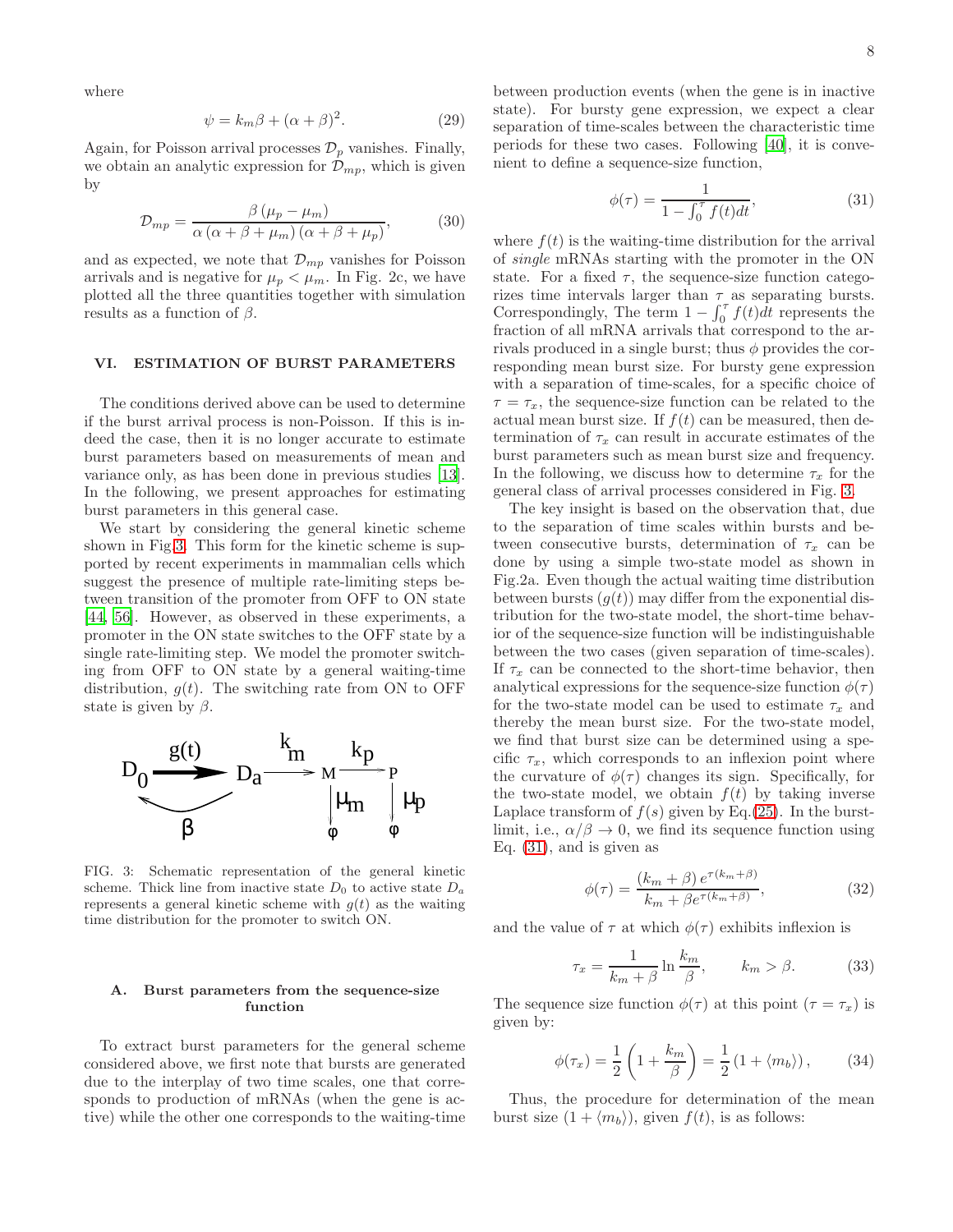- 1. Obtain the sequence-size function  $\phi(\tau)$  from  $f(t)$ . For bursty synthesis,  $\phi(\tau)$  will have an inflexion point.
- 2. The mean burst size  $(1 + \langle m_b \rangle)$  is simply twice the value of the the sequence-size function at the inflexion point,  $\tau_x$ .

This approach has been validated using stochastic simulations for multiple promoter models with correspondingly complex waiting-time distributions between bursts (See Fig. 4).

#### B. Estimation of  $f(t)$  from steady-state moments

The procedure outlined in the previous section assumes that the waiting-time distribution  $f(t)$  can be obtained. However, this can be challenging experimentally, thus it is desirable to develop approaches for estimating  $f(t)$ based on measurements of steady-state distributions.

To proceed in this direction, let us first obtain a relation connecting the two waiting-time distributions  $f(t)$ (for single mRNA arrival) and  $q(t)$  (for burst arrival). In Fig. [3,](#page-7-1) we note that when the promoter is in the active state,  $D_a$ , it can make multiple trips to  $D_0$  before producing mRNA. Whenever gene is in  $D<sub>a</sub>$  state, it can either create mRNA or can switch back to  $D_0$  state. The life-time of active state is a Poisson random variable with distribution  $(k_m + \beta)e^{-(k_m + \beta)t}$ . Gene in  $D_a$  state can produce mRNA either in a single step, i.e., without switching back to  $D_0$  state, or by making multiple trips to  $D_0$  before producing mRNA. Denoting the number of trips made before producing mRNA by  $q$ , we obtain that the Laplace transform of the waiting-time distribution  $f(t)$  is given by

$$
f_L(s) = \frac{k_m}{\beta + k_m} \sum_{q=0}^{\infty} \left(\frac{\beta}{\beta + k_m}\right)^q [g_L(s)]^q \left(\frac{k_m + \beta}{k_m + \beta + s}\right)^{q+1}
$$
\n(35)

which leads to:

$$
f_L(s) = \frac{k_m}{k_m + s + [1 - g_L(s)]\beta}.
$$
 (36)

In order to determine  $f_L(s)$ , we will assume a specific functional form for  $g_L(s)$ . We consider that  $g_L(s)$  is given by the following rational function,

<span id="page-8-1"></span>
$$
g_L(s) \equiv g_n^m(s) = \frac{1 + a_1s + a_2s^2 \dots a_ms^m}{1 + b_1s + b_2s^2 \dots b_ns^n}, \ \ n > m.(37)
$$

This form for the Laplace transform of the waiting-time distribution is consistent with known waiting-time distributions for phase-type processes [\[53](#page-16-3)] and thus is valid quite generally.

Once we have an explicit form for  $f_L(s)$ , the next step is to determine the parameters,  $k_m$ ,  $\beta$ ,  $a_1 \dots a_m$ , and  $b_1 \ldots b_n$ . Thus, in general, we need  $m + n + 2$ 



<span id="page-8-0"></span>FIG. 4: Estimation of mean burst size from sequence size function  $\phi(\tau)$  for two different transcriptional schemes, shown on the top panel of (a) and (b). The middle and bottom panels show the variations of  $\phi(\tau)$  and  $\phi''(\tau)$  as a function of time  $\tau$  (scaled by 10<sup>3</sup>). The three lines correspond to three different values of  $\beta$ , 50 (dashed line), 100 (dotted line) and 200 (dashed-dotted line), while keeping  $k_m = 500$ . Other parameters: In (a)  $\alpha = 1$ , while in (b),  $\alpha_1 = 1, \alpha_2 = 0.5, \alpha_3 =$  $0.25, \alpha_4 = 0.75, \beta_1 = 0.1, \beta_2 = 0.2, \beta_3 = 0.5$ . Estimated mean burst size has been shown by filled symbols while the observed inflexion points in the sequence size function are shown by empty symbols.

, to active state, with rate  $1/b_1$ , and so it corresponds to measurements to estimate these parameters if we use  $g(s) = g_n^m(s)$ . The simplest case,  $g_L(s) = g_1^0(s)$ , implies the presence of one kinetic step from inactive state the standard two-state random telegraph model. For this simple kinetic scheme, we can find the parameters,  $k_m$ ,  $\beta$ , and  $b_1$ , and hence  $f_L(s)$  and the sequence size function by using three measurements associated with either mRNAs or proteins. In Fig. 4a, using the first three moments of mRNAs, we have shown the variation of estimated sequence size function with time for three different values of  $\beta$ . The fact that data is bursty is reflected by the presence of inflection point as shown in Fig[.4](#page-8-0) where we have plotted the variation of second derivative of  $\phi$  with time.

The form,  $g_L(s) = g_1^0(s)$ , is exact for the two-state random telegraph model. Using the expressions obtained for the first four steady-state moments, we can derive an analytic condition that determines whether the underlying mechanism can be represented by  $g_1^0(s)$  (see Appendix). However, if the arrival process is complex and involves multiple rate-limiting steps, then  $g_1^0(s)$  will not be an accurate representation of the underlying kinetic process. In such cases, we need to use  $g_L(s)$  of higher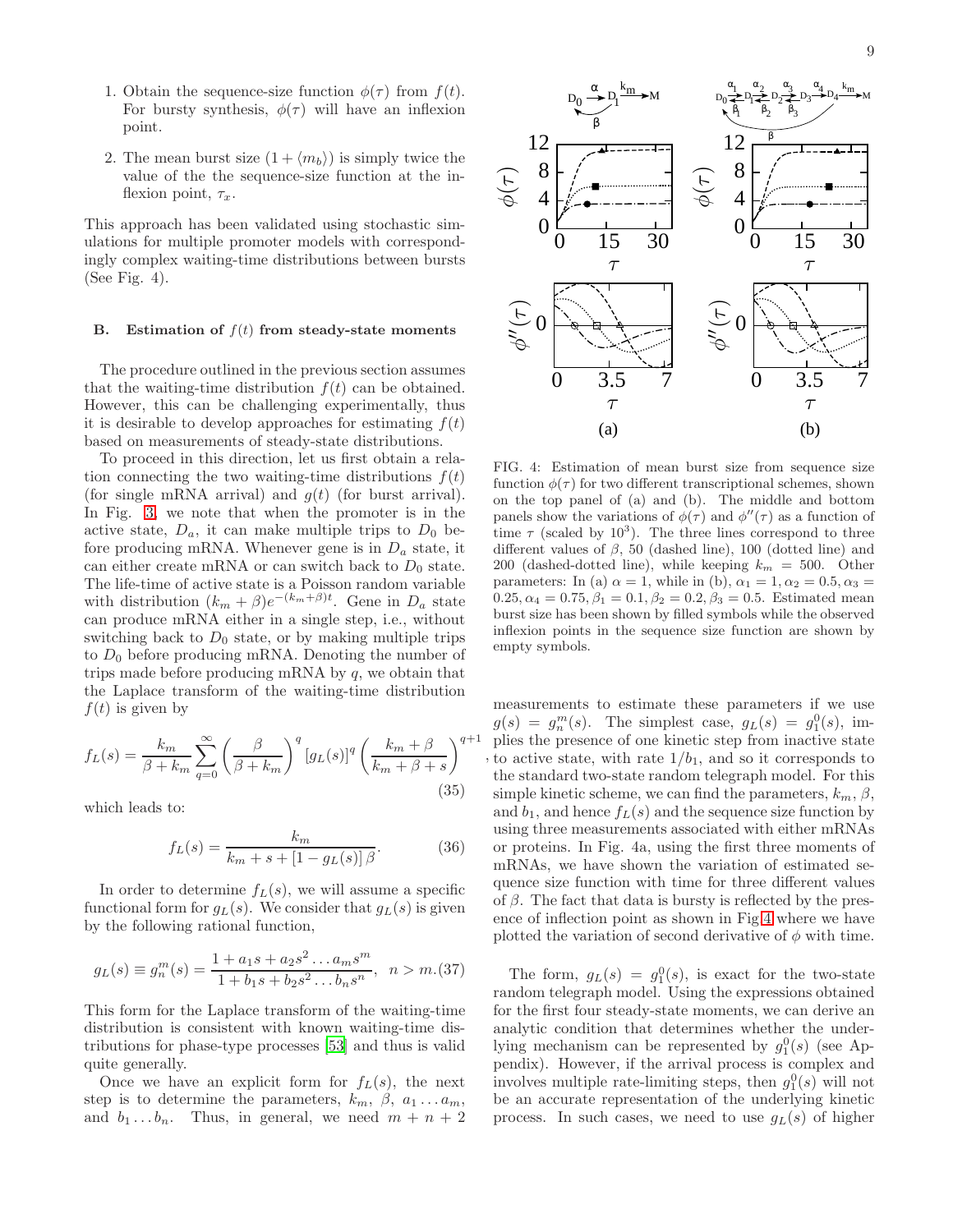order. The next step in this iterative process is to take  $g_L(s) = g_2^0(s)$ . This form of  $g_L(s)$  is valid if there are only two rate-limiting steps in the promoter transition from OFF to ON state. For kinetic schemes that involve more than two steps, it will serve as an approximate reduced representation. Interestingly, it turns out that even if  $g_L(s) = g_2^0(s)$  is not the correct representation of the underlying kinetic process, this reduced representation works very well as far as estimating burst size is concerned. Alternatively, this also means that the mean time for the arrival of mRNA bursts based on reduced representation matches with that of the underlying actual representation of the corresponding kinetic scheme. In Fig. 4b, we have illustrated the effectiveness of this approach for a complex kinetic scheme for the promoter transition from OFF to ON state.

While the reduced representation,  $g_L(s) = g_2^0(s)$ , works reasonably well for estimating burst size, with additional data, it is possible to extend the process further. The iterative procedure we propose is as follows:

- 1. Start with the simplest form  $g_1^0(s)$  and use three moments associated with either mRNA or proteins (or both) to find  $f_L(s)$  as discussed above. Then this  $f_L(s)$  can be used to get analytic predictions for higher moments [\[47\]](#page-15-21).
- 2. If these analytic predictions are consistent with the corresponding experimental observations then  $g_1^0(s)$  provides a reasonable representation of the underlying kinetic scheme, else a representation using more complex kinetic schemes is required.
- 3. To address more complex kinetic schemes, we iteratively change  $g_L(s)$  from  $g_1^0(s)$  to  $g_2^0(s)$ ,  $g_3^0(s)$ . . . and so on, and iterate the steps outlined to determine the underlying  $f_L(s)$ . However, we note that for uncovering more complex kinetic scheme we need additional measurements to estimate  $f_L(s)$ . If moment measurements are possible at different mRNA/protein degradation rates, then these additional measurements can be used to estimate  $f_L(s)$  and hence the corresponding mean transcriptional burst size.

#### <span id="page-9-0"></span>VII. DISCUSSION

In this paper we study stochastic gene expression models with a general renewal-type arrival process for mR-NAs. By mapping such a generic model of gene expression to systems studied in queueing theory, we derive analytical expressions for the moments for mRNA and protein steady-state distributions. The expressions derived for these moments can be used to infer if the arrival process for mRNAs is non-Poisson. We have correspondingly obtained analytic conditions that provide a signature for non-Poisson arrivals of mRNA. These conditions are in terms of experimentally measurable quantities and can be tested by using measurements of either

mRNA steady-state distributions or protein steady-state distributions or both, thus providing flexibility in terms of the availability of experimental data. Apart from obtaining insights into the statistics of the arrival process, we can use the results derived for steady-state moments for accurately estimating burst parameters using an iterative approach. It is hoped that future efforts based on these results, combining experiments and theoretical approaches, will be used in obtaining accurate representations of the arrival process and burst parameters for a wide range of cellular systems.

#### Acknowledgments

This work was supported by the NSF through the grants PHY-1307067 and DMS- 1413111.

## Appendix A: Derivation of steady-state moments for mRNAs and proteins

In this section, we discuss the derivation of expressions for the moments for mRNAs and protein steadystate distributions based on mapping of gene expression model to  $GI^X/M/\infty$  model in the queuing theory. For  $GI<sup>X</sup>/M/\infty$  model, with  $\lambda$  and  $\mu$  as the rates of customers mean arrival and service time respectively, exact steady state moments for the number of customers, N, can be obtained. Following[\[47\]](#page-15-21), the binomial moments are given by

<span id="page-9-3"></span>
$$
\left\langle \prod_{i=1}^{k} (X - i + 1) \right\rangle = G^{k}(1),
$$
 (A1)

where the symbol  $\langle \ \rangle$  stands for average over many ensembles,  $G^k(1)$  corresponds to  $k^{\text{th}}$  differentiation of  $G(z)$ with respect to z at  $z = 1$ , with

$$
G(z) = 1 + \sum_{r=1}^{\infty} B_r (z - 1)^r.
$$

The coefficients  $B_r$  are given as:

<span id="page-9-1"></span>
$$
B_r = \lambda \sum_{k=1}^r \frac{A_k}{k!} B_{r-k}^\star(k\mu),\tag{A2}
$$

where

<span id="page-9-2"></span>
$$
B_r^*(s) = \frac{f_L(s)}{1 - f_L(s)} \sum_{k=1}^r \frac{A_k}{k!} B_{r-k}^*(s + k\mu), \tag{A3}
$$

and  $A_k = d^k A(z)/dz^k|_{z=1}$ , with  $A(z)$  as the generating function for the batch size distribution of arriving customers and  $f_L(s)$  is the Laplace transform of arrival time distribution of customers,  $f(t)$ . Using  $B_0^*(s)$  =  $1/s$ , we can iteratively find all the  $B<sub>r</sub>$  coefficients using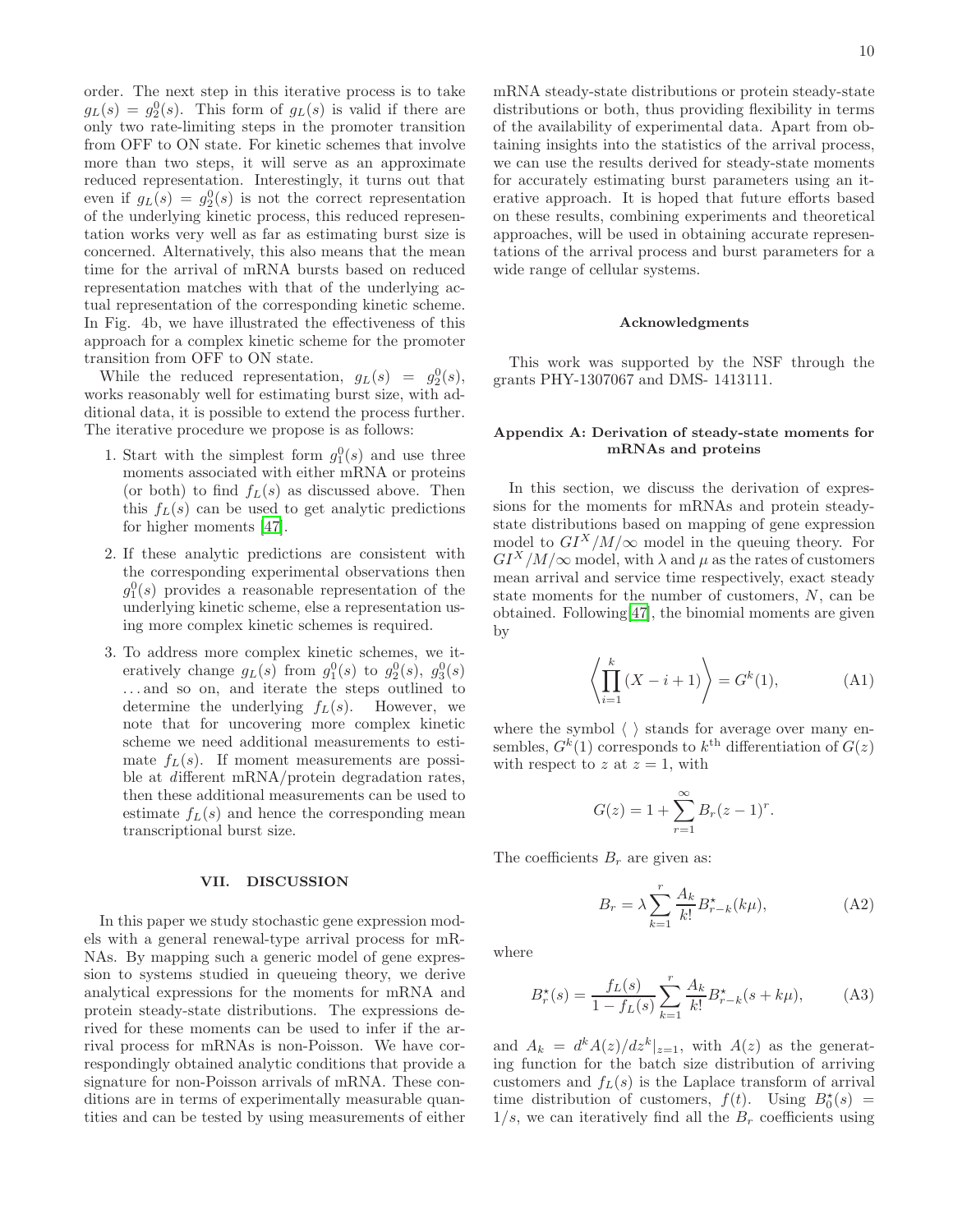Eqs.  $(A2)$ ,  $(A3)$  and hence all the moments from Eq.  $(A1)$ . Using this procedure, expressions for the moments of number of customers can be obtained explicitly. For example, the corresponding mean,  $\langle N \rangle$ , variance,  $\sigma^2$ , and skewness  $\gamma$ , are given by:

<span id="page-10-1"></span>
$$
\langle N \rangle = \frac{\lambda}{\mu} A_1,
$$
  
\n
$$
\frac{\sigma^2}{\langle N \rangle^2} = \frac{1}{\langle N \rangle} \left[ 1 + A_1 \left( \frac{K_g(\mu) - 1}{2} + \frac{\lambda}{\mu} \right) + \frac{A_2}{2A_1} - \langle N \rangle \right],
$$
  
\n
$$
\frac{\gamma \sigma^3}{\langle N \rangle} = 1 + 2A_1^2 \left( \frac{\lambda}{2\mu} \mathcal{K}_1(\mu) + \mathcal{K}_2(\mu, A_1) \right) + A_2 \mathcal{K}_3(\mu, A_1)
$$
  
\n
$$
+ \frac{A_3}{3A_1}, \tag{A4}
$$

where  $\mathcal{K}_1, \mathcal{K}_2$ , and  $\mathcal{K}_3$  are three functions given by

<span id="page-10-2"></span>
$$
\mathcal{K}_1(x) = K_g(2x) - K_g(x),
$$
  
\n
$$
\mathcal{K}_2(x, y) = \frac{K_g(x) - 1}{4} \left( \frac{3}{y} + K_g(2x) - 1 \right),
$$
  
\n
$$
\mathcal{K}_3(x, y) = \frac{3}{2y} + \frac{K_g(x) + K_g(2x)}{2} - 1,
$$
\n(A5)

and  $K_q(\mu)$  is the gestation factor,

$$
K_g(\mu) = 1 + 2 \left[ \frac{f_L(\mu)}{1 - f_L(\mu)} - \frac{\lambda}{\mu} \right],
$$
 (A6)

that encodes information about the arrival process. Extending this approach, we obtain expressions for higher moments. For example, fourth central moments are given by:

$$
\langle (N - \langle N \rangle)^4 \rangle = 24B_4 + 36B_3 + 14B_2 + B_1 + 6B_1^2(B_1 + 2B_2) - 4B_1(B_1 + 6(B_2 + B_3)) - 3B_1^4,
$$
  
(A7)

where,

$$
B_1 = \frac{\lambda}{\mu} A_1,
$$
  
\n
$$
B_2 = \frac{\lambda}{2\mu} \left( A_1^2 \phi(\mu) + \frac{A_2}{2} \right),
$$
  
\n
$$
B_3 = \frac{\lambda}{3\mu} \left[ \frac{A_3}{6} + \frac{A_1 A_2}{2} (\phi(\mu) + \phi(2\mu)) + A_1^3 \phi(\mu) \phi(2\mu) \right],
$$
  
\n
$$
B_4 = \frac{\lambda}{96\mu} \left[ A_4 + 4A_1 A_3 \phi(3\mu) + 6A_2 \phi(2\mu) (A_2 + 2A_1^2 \phi(3\mu) + 4A_1 \phi(\mu) \{A_3 + 3A_1 A_2 \phi(3\mu) + 3A_1 \phi(2\mu) (A_2 + 2A_1^2 \phi(3\mu)) \} \right]
$$

with  $\phi(\mu)$  as

$$
\phi(\mu) = \frac{f_L(\mu)}{1 - f_L(\mu)}.\tag{A9}
$$

Eqs. $(A1)$ , $(A2)$  and  $(A3)$  can be used to derive steady state moments for mRNAs and proteins by mapping gene expression model to  $GI^X/M/\infty$  model in queueing theory. To derive these expressions, we need to have the parameters associated with bursts statistics,  $A_k^m, A_k^p,$  $k = 1, 2, 3, \ldots$ , for both mRNAs and proteins, with superscripts 'm' and 'p' standing for mRNA and protein, respectively. For mRNAs, we note that the burst size parameters  $A_1$ ,  $A_2$  and  $A_3$  are given by

<span id="page-10-0"></span>
$$
A_1^m = \langle m_b \rangle,
$$
  
\n
$$
A_2^m = \langle m_b(m_b - 1) \rangle,
$$
  
\n
$$
A_3^m = \langle m_b(m_b - 1)(m_b - 2) \rangle,
$$
\n(A10)

where  $m_b$  is the mRNA burst size. Using Eq. [\(A10\)](#page-10-0) in Eqs. [\(A4\)](#page-10-1) and [\(A5\)](#page-10-2), we can write explicit expressions for the first three moments of mRNAs copy numbers as written in the main text, which are exact for all parameter ranges.

To obtain corresponding burst size parameters for proteins  $(A_k^p)$ , we note that each mRNA produces a random number of proteins,  $p_b$ . Using Eq. (1) in the main text, we can obtain expressions for the parameters  $A_k^p$ , which are given by Eq. [\(10\)](#page-4-3). Corresponding expressions for the first three moments of protein copy numbers has been written in the main text. It is to be noted that resulting expressions for protein variance and skewness are exact in the burst limit (i.e.  $\mu_m \gg \mu_p$ ), however, beyond this limit one can write approximate expressions for these quantities, as illustrated in the main text.

It is also possible to obtain expressions for the fourth central moments of both mRNAs and proteins by using

$$
A_4^m = \langle m_b(m_b - 1)(m_b - 2)(m_b - 3) \rangle \tag{A11}
$$

for mRNAs and,

$$
A_4^p = 3 \left[ \langle m_b(m_b - 1) \rangle \langle p_b \rangle \langle p_b(p_b - 1)(p_b - 2) \rangle + \langle m_b(m_b - 1) \rangle \langle p_b(p_b - 1) \rangle^2 + \langle m_b(m_b - 1)(m_b - 2) \rangle \langle p_b \rangle^2 \langle p_b(p_b - 1) \rangle \right] + \langle m_b(m_b - 1)(m_b - 2)(m_b - 3) \rangle \langle p_b \rangle^4 + 3 \langle m_b(m_b - 1)(m_b - 2) \rangle \langle p_b \rangle^2 \langle p_b(p_b - 1) \rangle + \langle m_b(m_b - 1) \rangle \langle p_b \rangle \langle p_b(p_b - 1)(p_b - 2) \rangle + \langle m_b \rangle \langle p_b(p_b - 1)(p_b - 2)(p_b - 3) \rangle,
$$
\n(A12)

 $\int_{1}^{2} \phi(3\mu)$  limit, i.e.  $\mu_{m} \gg \mu_{p}$ . Beyond the burst limit, we can find (A8) exact results obtained for the two-stage model [\[54](#page-16-4)]. This for proteins, by using Eq. [\(1\)](#page-1-2). Again, the fourth moment for mRNAs is exact for the entire parameter regime, while for proteins the expression is exact only in the burst approximate expressions for the fourth moment using the approach outlined for the second and third moments, i.e. comparing our exact result in the burst-limit with the leads to the corresponding scaling of the coefficients  $A_k^p$ , specifically:

$$
A_2^p \to A_2^p \frac{1}{1 + \frac{\mu_p}{\mu_m}},
$$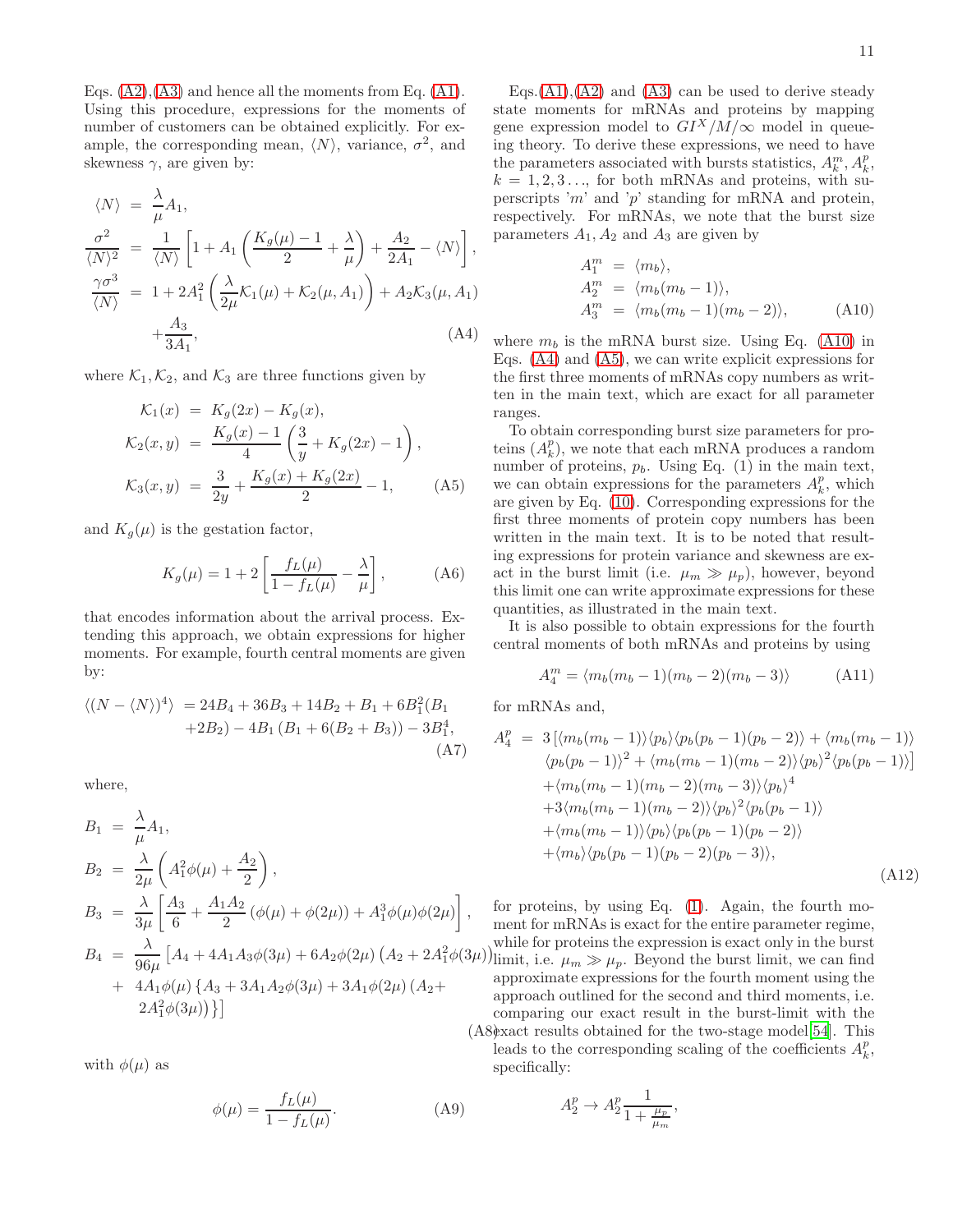

<span id="page-11-1"></span>FIG. 5: Steady state fourth central moment of proteins (scaled by  $10^{-11}$ ) for the model shown in Fig. 2a of the main text. Here lines represent analytic estimates while points correspond to the simulation results. Parameters are:  $\alpha = 0.5$ ,  $\beta = 0.25, k_m = 2, \langle m_b \rangle = 5, k_p = 0.5.$ 

$$
A_3^p \to A_3^p \frac{1}{(1 + \frac{\mu_p}{\mu_m})(1 + 2\frac{\mu_p}{\mu_m})},
$$
  

$$
A_4^p \to A_4^p \frac{1}{(1 + \frac{\mu_p}{\mu_m})(1 + 2\frac{\mu_p}{\mu_m})(1 + 3\frac{\mu_p}{\mu_m})}.
$$
 (A13)

As shown in Fig[.5](#page-11-1) the resulting analytical expression shows good agreement with results from simulations.

#### Appendix B: Illustrative examples for condition identifying non-geometric bursts

In this section, we consider illustrative examples for the condition relating to the assumption of geometric burst distribution for mRNAs.

#### a. Poisson arrival of negative binomial bursts

For Poisson arrival of negative binomial bursts, given by Eqs. [\(19\)](#page-5-5) and [\(20\)](#page-5-6) in the main text, let us first consider the steady state expressions for the moments. Using Eq. [\(20\)](#page-5-6) we note that,

$$
\langle m_b \rangle = \frac{pr}{1 - p},
$$
  

$$
\langle m_b(m_b - 1) \rangle = \frac{p^2 r (r + 1)}{(p - 1)^2},
$$
  

$$
\langle m_b(m_b - 1)(m_b - 2) \rangle = -\frac{p^3 r (r + 1)(r + 2)}{(p - 1)^3}.
$$
 (B1)

Plugging these values in Eqs.  $(2),(4)$  $(2),(4)$  and  $(7)$  of main text and making use of Eq. [\(19\)](#page-5-5) for  $f_L(s)$ , we obtain the expression for the steady state moments. For example, mean number of mRNAs can be written as

$$
\langle m_s \rangle = \frac{k_b pr}{\mu_m (1 - p)},\tag{B2}
$$

its Fano factor as

$$
F_m = \frac{p(r-1)+2}{2(1-p)},
$$
\n(B3)



<span id="page-11-0"></span>FIG. 6:  $\mathcal{G}_m$  as a function of r for two different values of p, 0.25 (solid line) and 0.75 (dashed line).

and its skewness as

$$
\frac{\gamma_{m_s}\sigma_{m_s}^3}{\langle m_s \rangle} = \frac{p(p(r-1)(2r-1) + 9r - 3) + 6}{6(p-1)^2}.
$$
 (B4)

Using these moments in Eq. [\(18\)](#page-5-7), we get an explicit expression for  $\mathcal{G}_m$ :

$$
\mathcal{G}_m = \frac{1}{3} \left( -\frac{p+1}{pr+1} + \frac{4}{p(r-1)+2} + 2 \right), \tag{B5}
$$

as written in the main text. We notice that for the geometric bursts  $(r = 1)$  we get  $\mathcal{G}_m = 1$ , as expected. However, away from this limit  $(r = 1)$ , deviations of  $G_m$ values away from 1 can be seen, see Fig. [6.](#page-11-0)

#### b. Two-state random telegraph model

Next, we consider the two-state random telegraph model, a widely used model for gene expression, Fig. [7.](#page-11-2) Here the gene switches stochastically between its ON and OFF states: the rate of switching from ON to OFF is  $\alpha$ while that from OFF to ON it is  $\beta$ . Gene in the ON state then produces a single mRNA with rate  $k_m$ , which can degrade further with rate  $\mu_m$ . To verify our condition for geometric bursts, the first step is to find mRNA moments, mean, Fano factor and skewness. However, as can be seen in Eqs. (4) and (7), to find these moments the central quantity that needs to be evaluated is  $f_L(s)$ , the



<span id="page-11-2"></span>FIG. 7: Schematic representation for the transcriptional kinetic scheme of two state model. Gene in OFF state  $(D_0)$ switches to ON state  $(D_1)$  with rate  $\alpha$  and can switch back to OFF state with rate  $\beta$ . When the gene is ON, it produces mRNA bursts with rate  $k_m$ , and mRNAs can then degrade with rate  $\mu_m$ .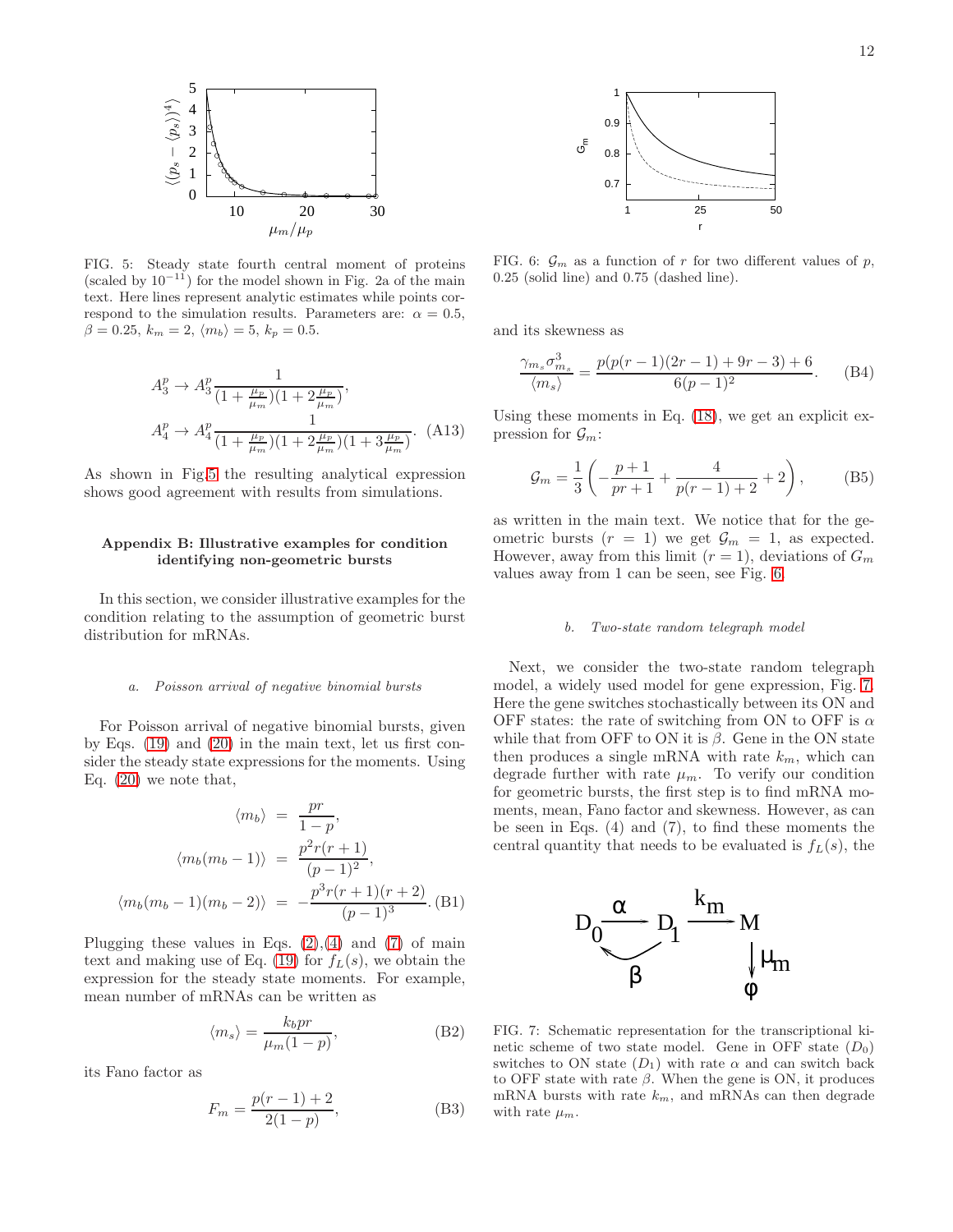waiting time distribution for the arrival of mRNA bursts in the Laplace domain. Equivalently, this waiting time distribution translates into finding the first passage time distribution for the production of mRNA given that gene is in the active state  $D_1$  at time  $t = 0$ . If  $P_0(t)$  and  $P_1(t)$ denote the probabilities of gene being in OFF and ON states at time  $t$ , respectively, then the first passage time distribution is given by,

$$
f(t) = k_m P_1(t),
$$
 (B6)

where the probabilities,  $P_0(t)$  and  $P_1(t)$  obey the Master equation

$$
\frac{dP_0(t)}{dt} = \beta P_1(t) - \alpha P_0(t),
$$
  
\n
$$
\frac{dP_1(t)}{dt} = \alpha P_0(t) - \beta P_1(t).
$$
 (B7)

The corresponding evolution equation in the Laplace domain is given by

$$
sf_0(s) - x_0 = \beta f_1(s) - \alpha f_0(s),
$$
  
\n
$$
sf_1(s) - y_0 = \alpha f_0(s) - \beta f_1(s),
$$
 (B8)

where  $f_i(s)$  stands for the Laplace transform of  $P_i(t)$ , and  $x_0$  and  $y_0$  are the initial values of  $P_0$  and  $P_1$ , respectively. For the process in the Fig. [7,](#page-11-2) where mRNAs are always produced from the active state, we take  $P_0 = 0$ and  $P_1 = 1$ , and obtain the Laplace transform of first passage waiting time distributions as

<span id="page-12-0"></span>
$$
f_L(s) = \frac{k_m(\alpha + s)}{s^2 + s(\alpha + \beta + k_m) + \alpha k_m}.
$$
 (B9)

Using this  $f_L(s)$  in Eqs. [\(2\)](#page-2-1), [\(4\)](#page-3-1) and [\(7\)](#page-3-3), we obtain explicit expressions for the first three moments of mRNA copy numbers:

$$
\langle m_s \rangle = \left(\frac{\alpha}{\alpha + \beta}\right) \frac{k_m}{\mu_m},
$$
  
\n
$$
F_m = 1 + \frac{\beta k_m}{(\alpha + \beta)(\mu_m + \alpha + \beta)},
$$
  
\n
$$
\frac{\gamma_{m_s} \sigma_{m_s}^3}{\langle m_s \rangle} = \frac{1}{(\alpha + \beta)^2 (\mu_m + \alpha + \beta)(2\mu_m + \alpha + \beta)} [\alpha^4 + 4\alpha^3 \beta + \beta^2 (k_m + \beta)(2k_m + \beta) + 2\mu_m^2 (\alpha + \beta)^2
$$
  
\n
$$
+3\alpha^2 \beta (k_m + 2\beta) + 2\alpha \beta (-k_m^2 + 3k_m \beta + 2\beta^2)
$$
  
\n
$$
+3\mu_m (\alpha + \beta)(2k_m \beta + (\alpha + \beta)^2)]
$$
 (B10)

Using these values of mean, Fano factor and skewness in Eq. [\(18\)](#page-5-7), we get  $\mathcal{G}_m = 1$ , as expected.

#### c. Transcription from two promoter states

Finally, we consider a model as shown in Fig [8.](#page-13-0) Here  $D_0$ ,  $D_1$  and  $D_2$  are three promoter states. Now, instead of having mRNA production from just a single state, as

discussed above, let us assume that mRNAs are produced by two states  $D_1$  and  $D_2$  with rates  $k_{m1}$  and  $k_{m2}$ , respectively. In the absence of any one of these two transcriptional routes, bursts are geometrically produced as discussed above. However, when both transcriptional routes are present we expect deviation from  $\mathcal{G}_m = 1$ , which we show in the following.

To start with, let us first denote by  $P_{\sigma}(m, t)$  as the probability that there are m number of mRNAs at a time t in the promoter state  $\sigma = 0, 1, 2$ . The evolution of these probabilities reads as

<span id="page-12-1"></span>
$$
\frac{P_0(m,t)}{dt} = \mu_m(m+1)P_0(m+1,t) + \beta_1 P_2(m,t)
$$
  
\n
$$
- (\alpha + \mu_m m) P_0(m,t),
$$
  
\n
$$
\frac{P_1(m,t)}{dt} = \alpha P_0(m,t) + k_{m1}P_1(m-1,t) + \mu_m(m+1)
$$
  
\n
$$
P_1(m+1,t) - (\beta_2 + k_{m1} + \mu_m m) P_1(m,t),
$$
  
\n
$$
\frac{P_2(m,t)}{dt} = \beta_2 P_1(m,t) + k_{m2}P_2(m-1,t) + \mu_m(m+1)
$$
  
\n
$$
P_2(m+1,t) - (\beta_1 + k_{m2} + \mu_m m) P_2(m,t).
$$
  
\n(B11)

In the following, we will use this equation to get the first three moments of mRNA in the steady state. Let us first sum over all possible values of  $m$  and use the normalization  $\sum_{\sigma} P_{\sigma}(m) = 1$ . This leads to

$$
P_0 = \frac{\beta_1 \beta_2}{\beta_1 \beta_2 + \alpha(\beta_1 + \beta_2)},
$$
  
\n
$$
P_1 = \frac{\alpha \beta_1}{\beta_1 \beta_2 + \alpha(\beta_1 + \beta_2)},
$$
  
\n
$$
P_2 = \frac{\alpha \beta_2}{\beta_1 \beta_2 + \alpha(\beta_1 + \beta_2)}.
$$
 (B12)

Next, multiplying Eq.  $(B11)$  by m and summing over all m, we have

$$
\beta_1 \langle m \rangle_2 - (\mu_m + \alpha) \langle m \rangle_0 = 0, \n\alpha \langle m \rangle_0 + k_{m1} P_1 - (\mu_m + \beta_2) \langle m \rangle_1 = 0, \n\beta_2 \langle m \rangle_1 + k_{m2} P_2 - (\mu_m + \beta_1) \langle m \rangle_2 = 0, \quad (B13)
$$

where  $\langle m \rangle_{\sigma} = \sum_{m} m P_{\sigma}(m)$ . These equations are solved to get the mean number of mRNAs as

$$
\langle m \rangle = \sum_{\sigma} \langle m \rangle_{\sigma} = \frac{k_{m1} P_1 + k_{m2} P_2}{\mu_m}.
$$
 (B14)

Similarly, if we multiply Eq. [\(B11\)](#page-12-1) by  $m^2$  and sum over all m, and denote  $\langle m^2 \rangle_{\sigma} = \sum_m m^2 P_{\sigma}(m)$ , we get

$$
\beta_1 \langle m^2 \rangle_2 + \mu_m \langle m \rangle_0 - (2\mu_m + \alpha) \langle m^2 \rangle_0 = 0,
$$
  
\n
$$
\alpha \langle m^2 \rangle_0 - (\beta_2 + 2\mu_m) \langle m^2 \rangle_1 + (2k_{m1} + \mu_m) \langle m \rangle_1
$$
  
\n
$$
+ k_{m1} P_1 = 0,
$$
  
\n
$$
\beta_2 \langle m^2 \rangle_1 - (\beta_1 + 2\mu_m) \langle m^2 \rangle_2 + (\mu_m + 2k_{m2}) \langle m_2 \rangle
$$
  
\n
$$
+ k_{m2} P_2 = 0,
$$
  
\n(B15)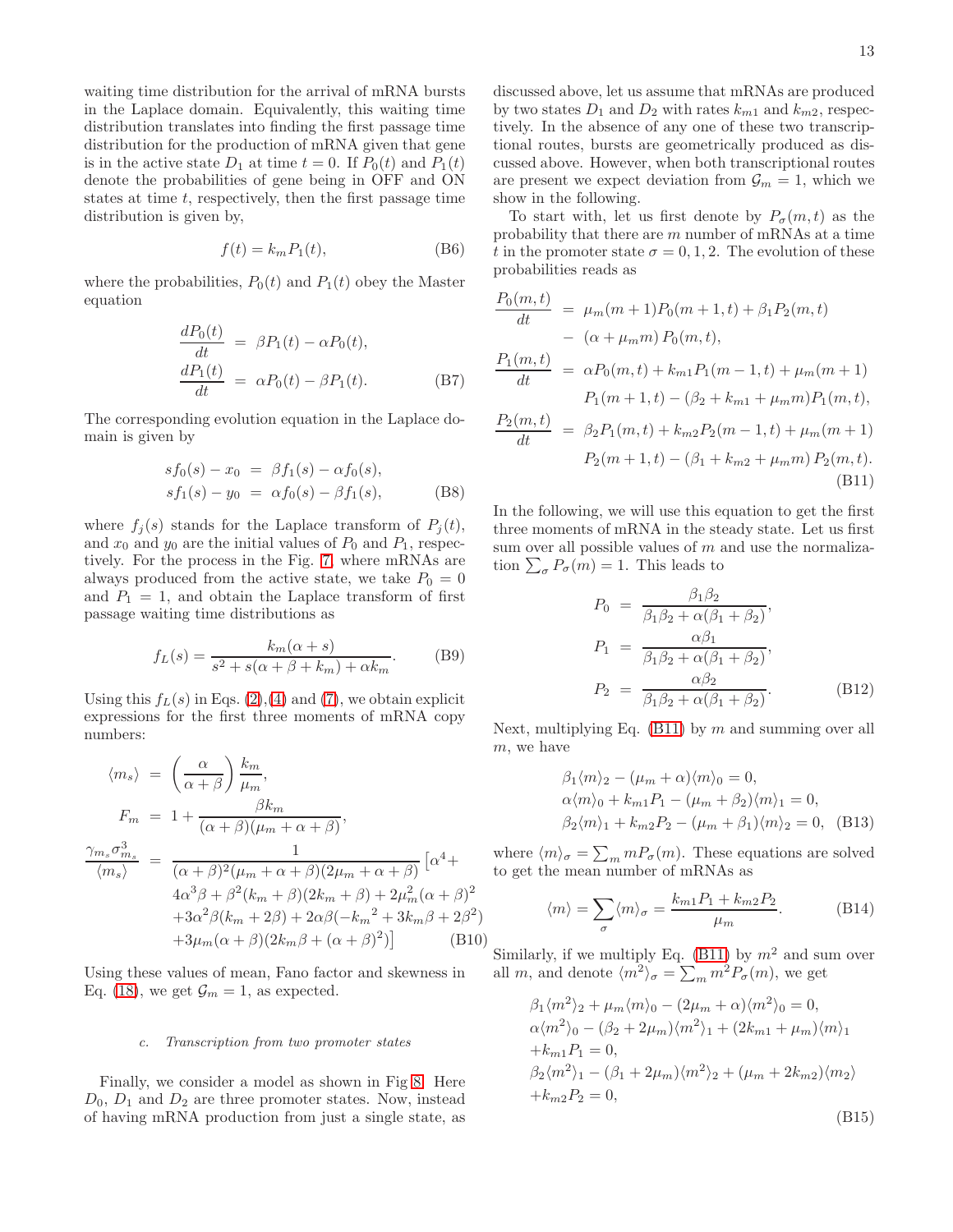

<span id="page-13-0"></span>FIG. 8: Variation of  $\mathcal{G}_m$  as a function of transcriptional rate  $k_{m2}$  has been shown for two different values of  $\alpha$ , 1(solid line) and 2(dashed line), for the model (inset). Other parameters are:  $\beta_1 = 0.5, \beta_2 = 0.25, k_{m1} = 40, \mu_m = 1.$ 

which can be solved to get  $\langle m^2 \rangle = \sum_{\sigma} \langle m^2 \rangle_{\sigma}$ . Finally, to get third moment we multiply Eq. [\(B11\)](#page-12-1) by  $m^3$  and sum over  $m$ , the resulting equations read

$$
\mu_m \left[ -3\langle m^3 \rangle_0 + 3\langle m^2 \rangle_0 - \langle m \rangle_0 \right] + \beta_1 \langle m^3 \rangle_2 - \alpha \langle m^3 \rangle_0 =
$$
  
\n
$$
\alpha \langle m^3 \rangle_0 + k_{m1} \left[ 3\langle m^2 \rangle_1 + 3\langle m \rangle_1 + P_1 \right]
$$
  
\n
$$
+ \mu_m \left[ -3\langle m^3 \rangle_1 + 3\langle m^2 \rangle_1 - \langle m \rangle_1 \right] - \beta_2 \langle m^3 \rangle_1 = 0,
$$
  
\n
$$
\beta_2 \langle m^3 \rangle_1 + k_{m2} \left[ 3\langle m^2 \rangle_2 + 3\langle m \rangle_2 + P_2 \right]
$$
  
\n
$$
+ \mu_m \left[ -3\langle m^3 \rangle_2 + 3\langle m^2 \rangle_2 - \langle m \rangle_2 \right] - \beta_1 \langle m^3 \rangle_2 = 0,
$$

which are solved to get the third moment of mRNAs. Once we have the first three moments, we can evaluate  $\mathcal{G}_m$  using Eq. [\(18\)](#page-5-7). The resulting expression is somewhat complicated, and therefore we just show the result in Fig. [8.](#page-13-0) As can be seen, for a given set of other parameters, variations of  $\mathcal{G}_m$  with  $k_{m2}$  show that it approaches 1 for  $k_{m2} = 0$ , as expected. However, beyond this significant deviations are visible.

### Appendix C: Condition for non-geometric bursts using protein steady-state moments

The condition for geometric bursts derived in the paper is an exact condition using mRNA steady state measurements, however, it is of interest to see if a similar condition can be obtained using moments of the protein steady-state distribution. As we show below, this indeed can be done in the limit that the mRNA degradation rate is very large compared to that of protein (which is a valid approximation in many cellular systems). In this so called burst limit, we can derive analytical expressions for the first three moments of the protein steady-state distribution in the burst limit as discussed in the main text (Eqs.  $(2)$ ,  $(6)$ , and  $(9)$ ). In the burst limit, for geometrically distributed mRNA and protein bursts, the variance in protein copy numbers,  $\sigma_{p_s}^2 = \langle p_s^2 \rangle - \langle p_s \rangle^2$ , is written

as

<span id="page-13-1"></span>
$$
\frac{\sigma_{p_s}^2}{\langle p_s \rangle^2} = \frac{1}{\langle p_s \rangle} \left[ 1 + \frac{b}{2} \left( 1 + K_g(\mu_p) \right) \right],\tag{C1}
$$

and similarly, skewness is given by

<span id="page-13-2"></span>
$$
\frac{\gamma_{p_s}\sigma_{p_s}^3}{\langle p_s \rangle} = 1 + 2b^2 \left[ \frac{\langle p_s \rangle}{2b} \mathcal{K}_1(\mu_p) + \mathcal{K}_2(\mu_p, b) + \mathcal{K}_3(\mu_p, b) + 1 \right].
$$
\n(C2)

Using Eq.  $(C1)$  in  $(C2)$  leads to

<span id="page-13-3"></span>
$$
\mathcal{G}_p \equiv \frac{\gamma_{p_s} \sigma_{p_s}^3 \langle p_s \rangle^{-1}}{1 + 2 \langle p_s \rangle \left( F_p(2\mu_p) - F_p \right) + (F_p - 1)(1 + 2F_p(2\mu_p))}
$$
  
= 1 (C3)

 $\phi_0 = 0$ , [\[57\]](#page-16-7). Thus the value of  $\mathcal{G}_p \neq 1$  indicates that both protein This is the condition for the protein burst distribution to be geometric. Note that if the protein burst distribution is geometric, this implies that the underlying mRNA burst distribution is a conditional geometric distribution and mRNA burst distributions differ from the geometric distribution.

> Next, we verify this condition for the two-state random telegraphic model of Fig. [2a](#page-4-4), with each transcription event leading to the arrival of just one mRNA instead of arrival of conditionally geometric bursts. For this, we first note that, using Eqs.  $(2),(6)$ ,  $(9)$  and  $(B9)$ , protein moments are given by

$$
\langle p_s \rangle = \left(\frac{\alpha}{\alpha + \beta}\right) \frac{k_m k_p}{\mu_m \mu_p},
$$
  
\n
$$
F_p = 1 + \frac{k_p}{\mu_m} \left[1 + \frac{k_m \beta}{(\alpha + \beta)(\mu_p + \alpha + \beta)}\right],
$$
  
\n
$$
\frac{\gamma_{p_s} \sigma_{p_s}^3}{\langle p_s \rangle} = \frac{1}{\xi(\mu_p + \xi)(\mu_p - \xi)^2 \mu_m^2} [(k_p + \mu_m)(2k_p + \mu_m)]
$$
  
\n
$$
\xi(\mu_p + \xi)(\mu_p - \xi)^2 - k_m k_p(\mu_p - \xi)(3\mu_m(\mu_p + \xi)) + 2k_p(\mu_p + 2\xi) - 2k_m k_p \beta + 4k_m^2 k_p^2 \beta^2] \tag{C4}
$$

where

$$
\xi = \alpha + \beta + \mu_p.
$$

Using this in Eq. [\(C3\)](#page-13-3), we get  $\mathcal{G}_p = 1$  which is consistent with the fact that the protein bursts distribution is geometric.

# Appendix D: Condition for the two-state random telegraph model

In this section, we derive analytic conditions for validating the proposition that the underlying kinetic scheme can be represented by a two-state random telegraph model. For this model, the form  $g_L(s) = g_1^0(s) =$  $1/(1+b_1s)$  in the main text with  $g_L(s)$  as the phase-type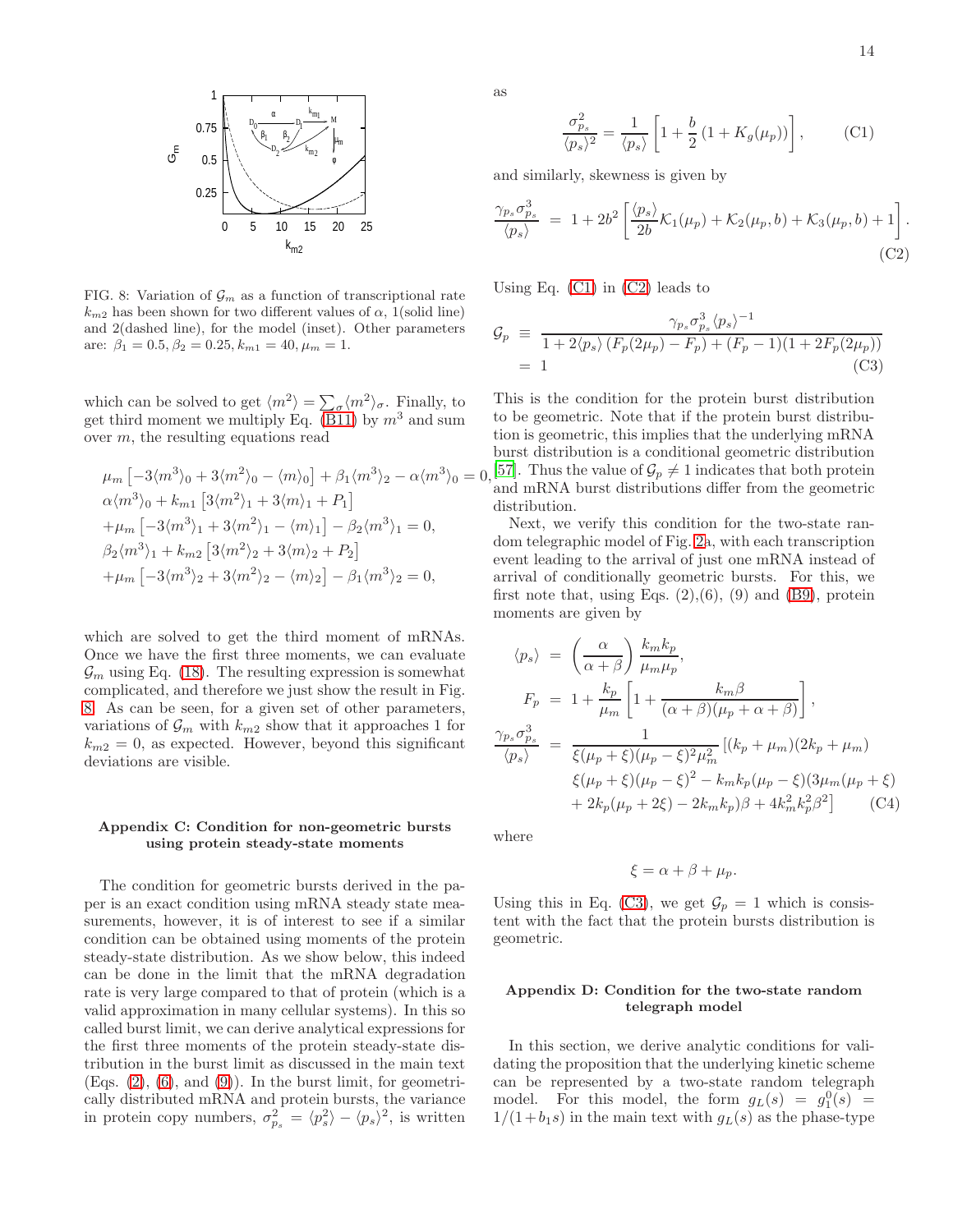

<span id="page-14-7"></span>FIG. 9: Verification of two-state random telegraph model as the underlying kinetic scheme:  $C_{rt}$  as a function of number of steps,  $n$ , for transitions from  $\partial f$  to  $\partial n$  state. Parameters:  $\alpha = \beta = 2, k_m = 100, \mu = 1.$ 

process, given by Eq.[\(37\)](#page-8-1), is exact. Using the first three mRNA moments, we can estimate the parameters  $b_1$ ,  $\beta$ , and  $k_m$  in terms these moments, and plugging these into the equation for the fourth moment, we derive:

<span id="page-14-6"></span>
$$
\mathcal{C}_{rt} \equiv \frac{\nu_4^m \left( F_m (4F_m + 2\langle m_s \rangle - 5) - 2\langle m_s \rangle - \frac{\nu_3^m}{\langle m_s \rangle} + 2 \right)}{\langle m_s \rangle \left( \xi_0 + \xi_1 F_m + \xi_2 F_m^2 + \xi_3 F_m^3 \right)} = 1. \tag{D1}
$$

where  $\nu_3^m = \langle (m_s - \langle m_s \rangle)^3 \rangle$  and  $\nu_4^m = \langle (m_s - \langle m_s \rangle)^4 \rangle$ are the third and fourth central moments associated with

- <span id="page-14-0"></span>[1] Michael B Elowitz, Arnold J Levine, Eric D Siggia, and Peter S Swain. Stochastic gene expression in a single cell. Science, 297(5584):1183–1186, 2002.
- [2] Mads Kærn, Timothy C Elston, William J Blake, and James J Collins. Stochasticity in gene expression: from theories to phenotypes. Nature Reviews Genetics, 6(6):451–464, 2005.
- [3] Jonathan M Raser and Erin K O'Shea. Noise in gene expression: origins, consequences, and control. Science, 309(5743):2010–2013, 2005.
- [4] Alvaro Sanchez, Sandeep Choubey, and Jane Kondev. Regulation of noise in gene expression. Annual review of biophysics, 42:469–491, 2013.
- [5] Avigdor Eldar and Michael B Elowitz. Functional roles for noise in genetic circuits. Nature, 467(7312):167–173, 2010.
- [6] Arjun Raj and Alexander van Oudenaarden. Nature, nurture, or chance: stochastic gene expression and its consequences. Cell, 135(2):216–226, 2008.
- <span id="page-14-4"></span>[7] Daniel R Larson. What do expression dynamics tell us about the mechanism of transcription? Current opinion in genetics  $\mathcal{B}$  development, 21(5):591-599, 2011.
- [8] Jan Philipp Junker and Alexander van Oudenaarden. Every cell is special: Genome-wide studies add a new dimension to single-cell biology. Cell, 157(1):8–11, 2014.
- [9] Brian Munsky, Gregor Neuert, and Alexander van Oudenaarden. Using gene expression noise to understand gene regulation. Science, 336(6078):183–187, 2012.

mRNA measurements respectively, and  $\xi_0, \xi_1, \xi_2$  and  $\xi_3$ are functions of  $\langle m_s \rangle$  and  $\nu_3^m$ :

$$
\xi_0 = 3\left(\frac{\nu_3^m}{\langle m_s \rangle}\right)^2 (\langle m_s \rangle - 3) + 6\frac{\nu_3^m}{\langle m_s \rangle} (\langle m_s \rangle - 1),
$$
  
\n
$$
\xi_1 = 3\left(\frac{\nu_3^m}{\langle m_s \rangle}\right)^2 + (11 - 18\langle m_s \rangle)\frac{\nu_3^m}{\langle m_s \rangle} + 4(\langle m_s \rangle - 1),
$$
  
\n
$$
\xi_2 = 3\left(\frac{\nu_3^m}{\langle m_s \rangle}\right)(2 + \langle m_s \rangle) - (6\langle m_s \rangle + 13)\langle m_s \rangle + 16,
$$
  
\n
$$
\xi_3 = 6\langle m_s \rangle^2 + 15\langle m_s \rangle - 17.
$$
 (D2)

Thus once we have measurements of the first four moments associated with mRNA, then Eq.[\(D1\)](#page-14-6) must be satisfied if the underlying kinetic scheme is a two-state random telegraph model. That is, Eq.[\(D1\)](#page-14-6) provides a prescription for the validity of two-state random telegraph model that can be tested experimentally.

For the sake of illustration, let us consider a kinetic scheme with  $g_L(s) = (\alpha/(\alpha + s))^n$ , which represents the presence of n identical kinetic steps, each with rate  $\alpha$ , during the transition of gene from OFF to ON. Using Eqs.  $(2),(6),(9)$  $(2),(6),(9)$  $(2),(6),(9)$  $(2),(6),(9)$  $(2),(6),(9)$  and  $(B9)$  we can explicitly find its moments that can be used in Eq. [\(D1\)](#page-14-6) to get  $C_{rt}$ . As expected, we can see that, in Fig. [9,](#page-14-7) for  $n = 1$ , we get  $C_{rt} = 1$  and deviation from this value is evident for  $n > 1$ .

- [10] Ido Golding. Decision making in living cells: lessons from a simple system. Annual review of biophysics, 40:63–80, 2011.
- [11] Arren Bar-Even, Johan Paulsson, Narendra Maheshri, Miri Carmi, Erin O'Shea, Yitzhak Pilpel, and Naama Barkai. Noise in protein expression scales with natural protein abundance. Nature genetics, 38(6):636–643, 2006.
- [12] John RS Newman, Sina Ghaemmaghami, Jan Ihmels, David K Breslow, Matthew Noble, Joseph L DeRisi, and Jonathan S Weissman. Single-cell proteomic analysis of s. cerevisiae reveals the architecture of biological noise. Nature, 441(7095):840–846, 2006.
- <span id="page-14-5"></span>[13] Leehee Weinberger, Yoav Voichek, Itay Tirosh, Gil Hornung, Ido Amit, and Naama Barkai. Expression noise and acetylation profiles distinguish hdac functions. Molecular cell, 47(2):193–202, 2012.
- <span id="page-14-1"></span>[14] Niraj Kumar, Thierry Platini, and Rahul V Kulkarni. Exact distributions for stochastic gene expression models with bursting and feedback. arXiv preprint arXiv:1409.3499, 2014.
- <span id="page-14-2"></span>[15] Michael Hinczewski and D. Thirumalai. Cellular signaling networks function as generalized wiener-kolmogorov filters to suppress noise. Phys. Rev. X, 4:041017, Oct 2014.
- <span id="page-14-3"></span>[16] Gábor Balázsi, Alexander van Oudenaarden, and James J Collins. Cellular decision making and biological noise: from microbes to mammals. Cell, 144(6):910–925, 2011.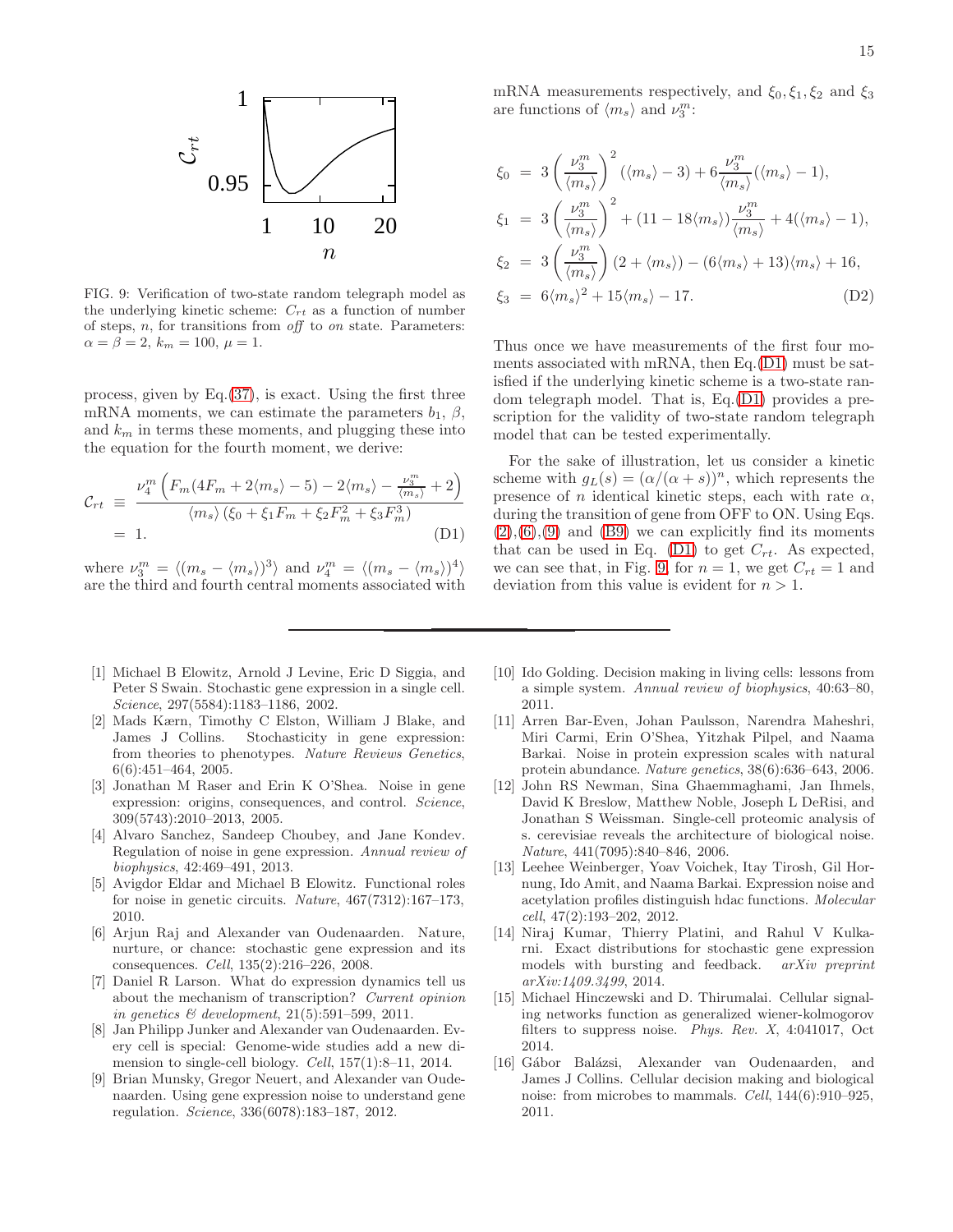- <span id="page-15-0"></span>[17] David M Suter, Nacho Molina, Felix Naef, and Ueli Schibler. Origins and consequences of transcriptional discontinuity. Current opinion in cell biology, 23(6):657–662, 2011.
- [18] Antoine Coulon, Carson C Chow, Robert H Singer, and Daniel R Larson. Eukaryotic transcriptional dynamics: from single molecules to cell populations. Nature Reviews Genetics, 14(8):572–584, 2013.
- <span id="page-15-4"></span>[19] Ido Golding, Johan Paulsson, Scott M. Zawilski, and Edward C. Cox. Real-time kinetics of gene activity in individual bacteria. Cell, 123(6):1025 – 1036, 2005.
- [20] Jonathan R Chubb, Tatjana Trcek, Shailesh M Shenoy, and Robert H Singer. Transcriptional pulsing of a developmental gene. Current biology, 16(10):1018–1025, 2006.
- [21] Arjun Raj, Charles S Peskin, Daniel Tranchina, Diana Y Vargas, and Sanjay Tyagi. Stochastic mrna synthesis in mammalian cells. PLoS biology, 4(10):e309, 2006.
- [22] Lok-hang So, Anandamohan Ghosh, Chenghang Zong, Leonardo A Sepúlveda, Ronen Segev, and Ido Golding. General properties of transcriptional time series in escherichia coli. Nature genetics, 43(6):554–560, 2011.
- [23] Yuichi Taniguchi, Paul J Choi, Gene-Wei Li, Huiyi Chen, Mohan Babu, Jeremy Hearn, Andrew Emili, and X Sunney Xie. Quantifying e. coli proteome and transcriptome with single-molecule sensitivity in single cells. Science, 329(5991):533–538, 2010.
- <span id="page-15-5"></span>[24] Chenghang Zong, Lok-hang So, Leonardo A Sepúlveda, Samuel O Skinner, and Ido Golding. Lysogen stability is determined by the frequency of activity bursts from the fate-determining gene. Molecular systems biology, 6(1), 2010.
- [25] Alvaro Sanchez and Ido Golding. Genetic determinants and cellular constraints in noisy gene expression. Science, 342(6163):1188–1193, 2013.
- <span id="page-15-14"></span>[26] Roy D Dar, Brandon S Razooky, Abhyudai Singh, Thomas V Trimeloni, James M McCollum, Chris D Cox, Michael L Simpson, and Leor S Weinberger. Transcriptional burst frequency and burst size are equally modulated across the human genome. Proceedings of the National Academy of Sciences, 109(43):17454–17459, 2012.
- <span id="page-15-1"></span>[27] Abhyudai Singh, Brandon S Razooky, Roy D Dar, and Leor S Weinberger. Dynamics of protein noise can distinguish between alternate sources of gene-expression variability. Molecular systems biology, 8(1), 2012.
- <span id="page-15-2"></span>[28] Orit Gefen, Chana Gabay, Michael Mumcuoglu, Giora Engel, and Nathalie Q Balaban. Single-cell protein induction dynamics reveals a period of vulnerability to antibiotics in persister bacteria. Proceedings of the National Academy of Sciences, 105(16):6145–6149, 2008.
- [29] Leor S Weinberger, John C Burnett, Jared E Toettcher, Adam P Arkin, and David V Schaffer. Stochastic gene expression in a lentiviral positive-feedback loop: Hiv-1 tat fluctuations drive phenotypic diversity. Cell, 122(2):169– 182, 2005.
- [30] Lanying Zeng, Samuel O. Skinner, Chenghang Zong, Jean Sippy, Michael Feiss, and Ido Golding. Decision making at a subcellular level determines the outcome of bacteriophage infection. *Cell*,  $141(4):682 - 691$ , 2010.
- <span id="page-15-3"></span>[31] Mathias F Wernet, Esteban O Mazzoni, Arzu Çelik, Dianne M Duncan, Ian Duncan, and Claude Desplan. Stochastic spineless expression creates the retinal mosaic for colour vision. Nature, 440(7081):174–180, 2006.
- <span id="page-15-6"></span>[32] Hiroshi Ochiai, Takeshi Sugawara, Tetsushi Sakuma, and Takashi Yamamoto. Stochastic promoter activation af-

fects nanog expression variability in mouse embryonic stem cells. Scientific reports, 4, 2014.

- <span id="page-15-7"></span>[33] Adrien Senecal, Brian Munsky, Florence Proux, Nathalie Ly, Floriane E Braye, Christophe Zimmer, Florian Mueller, and Xavier Darzacq. Transcription factors modulate c-fos transcriptional bursts. Cell reports, 8(1):75– 83, 2014.
- <span id="page-15-8"></span>[34] L. Cai, N. Friedman, and X. S. Xie. Stochastic protein expression in individual cells at the single molecule level. Nature, 440(7082):358–62, 2006.
- <span id="page-15-9"></span>[35] J. Yu, J. Xiao, X. Ren, K. Lao, and X.S. Xie. Probing gene expression in live cells, one protein molecule at a time. Science, 311(5767):1600–1603, 2006.
- <span id="page-15-10"></span>[36] J.M. Pedraza and J. Paulsson. Effects of molecular memory and bursting on fluctuations in gene expression. Science, 319(5861):339–343, 2008.
- <span id="page-15-11"></span>[37] Jiajun Zhang and Tianshou Zhou. Promotermediated transcriptional dynamics. Biophysical journal, 106(2):479–488, 2014.
- <span id="page-15-12"></span>[38] Jean Peccoud and Bernard Ycart. Markovian modeling of gene-product synthesis. Theoretical population biology, 48(2):222–234, 1995.
- <span id="page-15-22"></span>[39] Vahid Shahrezaei and Peter S Swain. Analytical distributions for stochastic gene expression. Proceedings of the National Academy of Sciences, 105(45):17256–17261, 2008.
- <span id="page-15-13"></span>[40] Maciej Dobrzyński and Frank J Bruggeman. Elongation dynamics shape bursty transcription and translation. Proceedings of the National Academy of Sciences, 106(8):2583–2588, 2009.
- <span id="page-15-15"></span>[41] Ron Skupsky, John C Burnett, Jonathan E Foley, David V Schaffer, and Adam P Arkin. Hiv promoter integration site primarily modulates transcriptional burst size rather than frequency. PLoS computational biology, 6(9):e1000952, 2010.
- <span id="page-15-16"></span>[42] Tao Jia and Rahul V. Kulkarni. Intrinsic noise in stochastic models of gene expression with molecular memory and bursting. Phys. Rev. Lett., 106:058102, Feb 2011.
- <span id="page-15-17"></span>[43] Xiaohua Xu, Niraj Kumar, Arjun Krishnan, and Rahul V Kulkarni. Stochastic modeling of dwell-time distributions during transcriptional pausing and initiation. In Decision and Control (CDC), 2013 IEEE 52nd Annual Conference on, pages 4068–4073. IEEE, 2013.
- <span id="page-15-18"></span>[44] David M Suter, Nacho Molina, David Gatfield, Kim Schneider, Ueli Schibler, and Felix Naef. Mammalian genes are transcribed with widely different bursting kinetics. Science, 332(6028):472–474, 2011.
- <span id="page-15-19"></span>[45] Claire V Harper, Bärbel Finkenstädt, Dan J Woodcock, Sönke Friedrichsen, Sabrina Semprini, Louise Ashall, David G Spiller, John J Mullins, David A Rand, Julian RE Davis, et al. Dynamic analysis of stochastic transcription cycles. PLoS biology, 9(4):e1000607, 2011.
- <span id="page-15-20"></span>[46] V. Elgart, T. Jia, and R.V. Kulkarni. Applications of littles law to stochastic models of gene expression. Physical Review E, 82(2):021901, 2010.
- <span id="page-15-21"></span>[47] L Liu, B. R. K. Kashyap, and J. G. C. Templeton. On the GIX/G/Infinity system. Jour. Appl. Prob., 27(3):671– 683, 1990.
- <span id="page-15-23"></span>[48] Pavol Bokes, John R King, Andrew TA Wood, and Matthew Loose. Multiscale stochastic modelling of gene expression. Journal of mathematical biology, 65(3):493– 520, 2012.
- <span id="page-15-24"></span>[49] Piers J. Ingram, Michael P. H. Stumpf, and Jaroslav Stark. Nonidentifiability of the Source of Intrinsic Noise